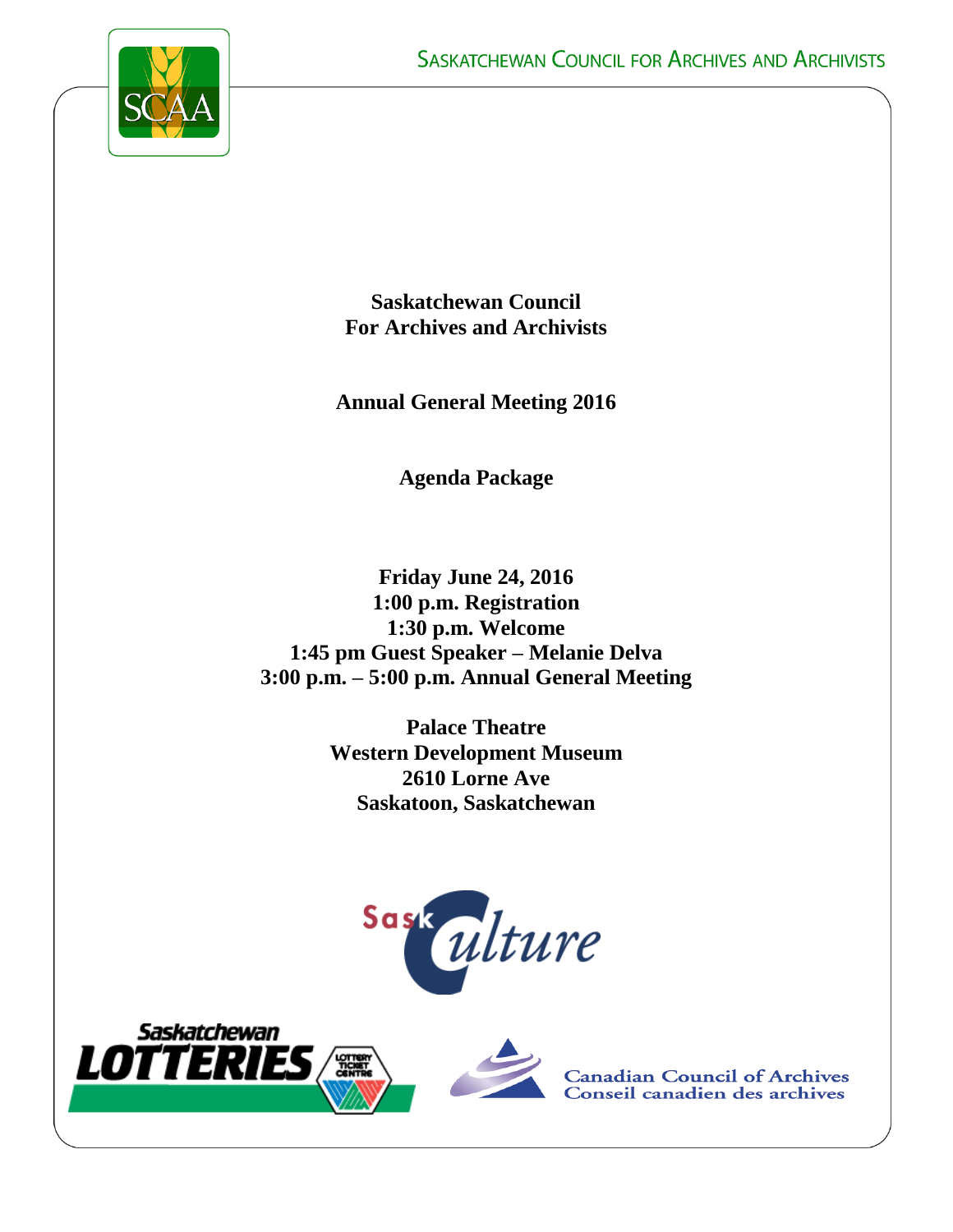### Saskatchewan Council for Archives and Archivists Annual General Meeting

### Friday June 24, 2016 3:00 P.M.

### Palace Theatre Western Development Museum 2610 Lorne Ave., Saskatoon, SK

#### Proposed Agenda

| 1.  | Call to Order                                   |  |
|-----|-------------------------------------------------|--|
| 2.  | Approval of Agenda                              |  |
| 3.  |                                                 |  |
| 4.  | <b>Executive Reports</b>                        |  |
|     |                                                 |  |
|     |                                                 |  |
|     | 2015-16 Audited Financial Statements (attached) |  |
|     | Appointment of 2016-17 Auditor<br>$\bullet$     |  |
|     | Proposed 2016-17 Budget (attached)              |  |
|     |                                                 |  |
| 5.  | <b>Committee Reports</b>                        |  |
|     |                                                 |  |
|     |                                                 |  |
|     |                                                 |  |
|     |                                                 |  |
| 6.  |                                                 |  |
| 7.  |                                                 |  |
| 8.  | <b>Election Executive Committee</b>             |  |
|     |                                                 |  |
| 9.  | <b>Volunteer Recognition</b>                    |  |
| 10. | <b>Other Business</b>                           |  |
| 11. | Adjournment                                     |  |
| 12. | Appendix: Past AGM Dates and Locations          |  |

13. Appendix: 2015-16 Audited Financial Statements

Following adjournment, there will be a member forum – an informal opportunity to share ideas, ask questions, seek advice, and generally discuss issues of concern.

Board members will meet briefly to discuss orientation and meeting dates.

Page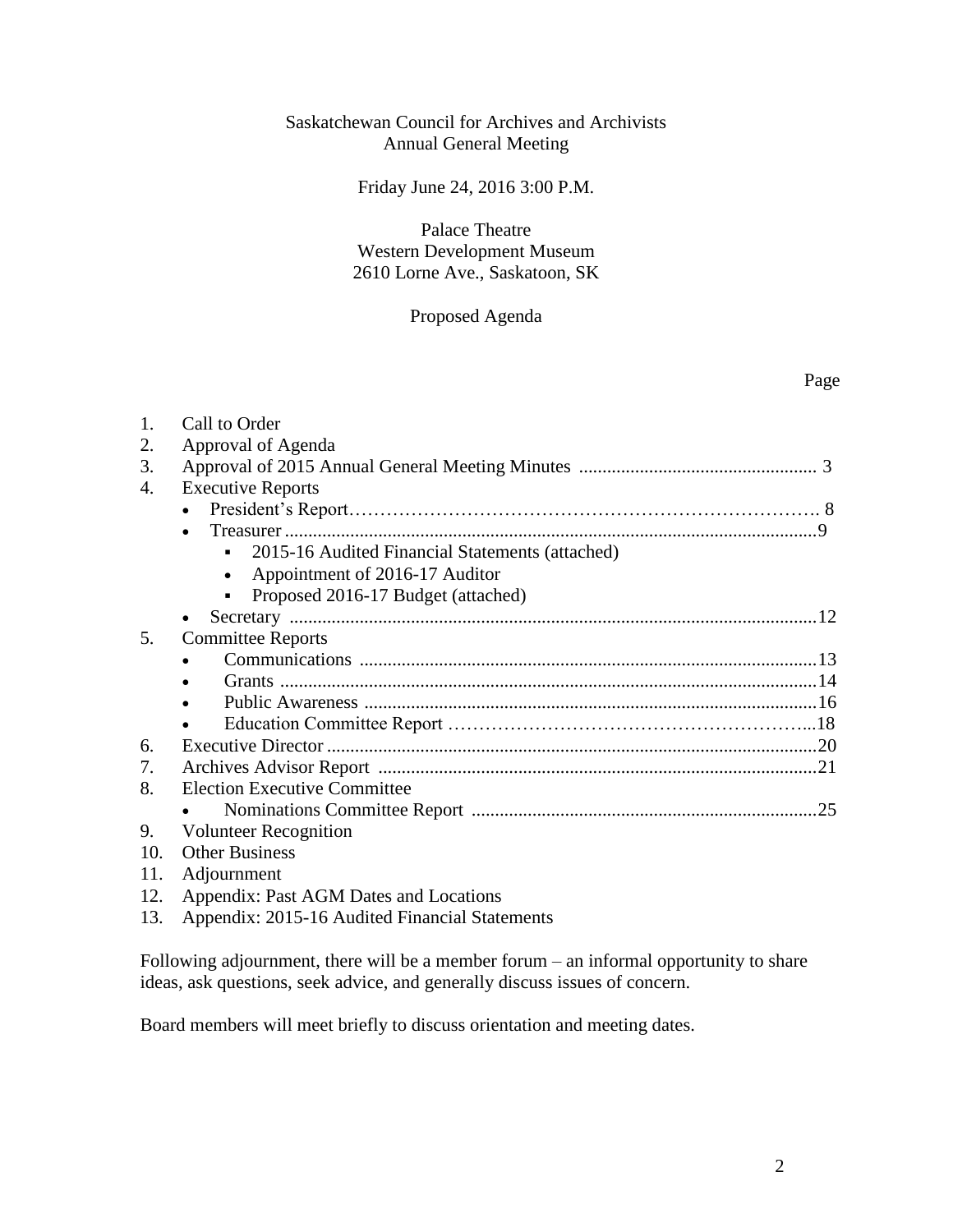## **Saskatchewan Council for Archives and Archivists June 10, 2015 - Annual General Meeting Hill Tower 3, 2nd Floor Board Room Regina, Saskatchewan Minutes**

### **Present:**

Joe Leclair (Moose Jaw) Bonnie Dahl, (Sask. Archives Board, Sasaktoon) Ken Dahl (City of Saskatoon Archives) Cameron Hart (Saskatchewan Council for Archives and Archivists, Saskatoon) Brendan Edwards (First Nations University of Canada, Regina) Christine Charmbury (Sask. Archives Board, Saskatoon) Crista Bradley (U of R Archives & Special Collections) Dana Turgeon (City of Regina Archives) Dean Kush (SaskCulture) Dennis Garreck (SaskCulture) Donald Johnson (Sask, Archives Board, Regina) Dorothea Funk (Saskatoon Public Library) Frank Korvemaker (Regina) Jeremy Mohr (Sask. Archives Board, Regina) Laurie Fisher (Sask. Archives Board, Regina) Lenora Toth (Sask. Archives Board, Regina) Madeleine McLuhan-Myers (United Church of Canada, Regina) Mark Vajcner (U of R Archives & Special Collections) Mary Ellen Wright May P. Chan (Regina) Paula Daigle Stevie Horn (U of S Archives & Special Collections) Tim Novak (Sask. Archives Board, Regina) Trina Gillis (Sask. Archives Board, Regina) Laurie Wing Alan Porter (Melfort & District Museum) Alex Charlie Tammy Donahue Buziak, (via teleconference) Sandy Doran, Executive Director, SCAA (Regina)

## **1. Call to Order**

Donald Johnson (chair) called the meeting to order at 1:08 p.m. and welcomed everyone to the meeting including those joining by conference call.

## **2. Approval of Agenda**

*Motion:* That the agenda be approved as presented. Moved: Donald Johnson; Seconded: Cam Hart Carried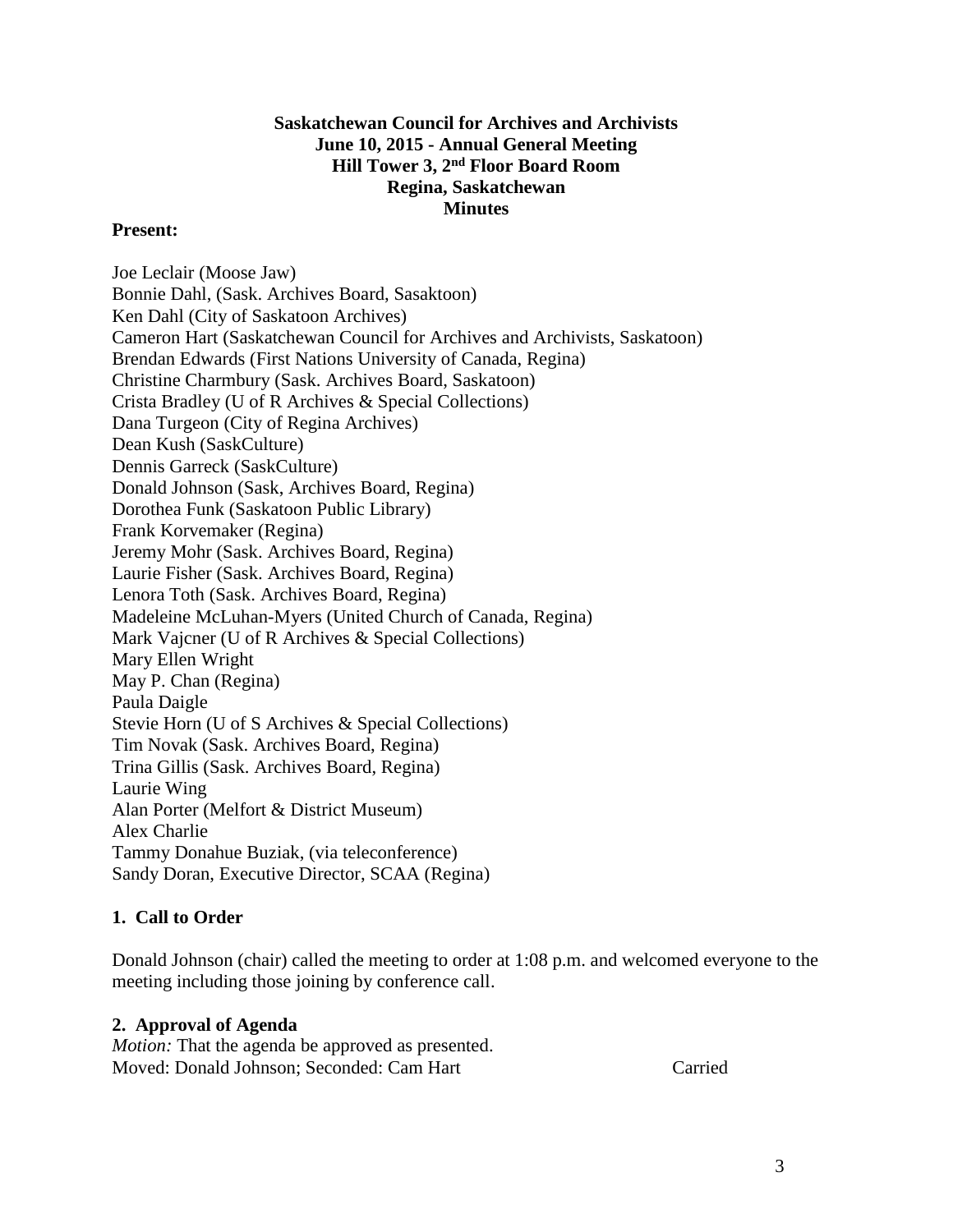## **3. Approval of 2014 minutes**

*Motion:* That the minutes of the 2014 SCAA Annual General Meeting be approved as presented. Moved: Jeremy Mohr; Seconded: Ken Dahl Carried

### **4. Executive Reports President's Report (circulated)**

Donald Johnson presented his report and spoke to two highlights for the year. SCAA was one of 5 pilot organizations for SaskCulture's Diversity Pilot Project. The project will help us promote diversity, inclusion and equity for the people we serve. Through this project our strategic plan will evolve to explicitly treat diversity in the activities of the SCAA.

Donald highlighted significant anniversaries, ACA this is the first time in 20 years it has been in Regina, 10 years since it has been in Saskatoon. This year also marks the 15<sup>th</sup> anniversary of SCAA

He also thanked the Executive, Committees and Staff for their support throughout the year.

| <i>Motion:</i> That the President's Report be approved as presented. |         |
|----------------------------------------------------------------------|---------|
| Moved: Dana Turngeon; Seconded: Tim Novak                            | Carried |

### **Treasurer's Report (circulated)**

Jeremy Mohr reviewed his report with the attendees. Jeremy explained that we were behind on completing the Strategic Plan in order to complete the Diversity Plan. Jeremy also explained that we increased professional development to accommodate those wanting to attend the workshop being held at ACA which was later cancelled..

| <i>Motion:</i> To receive the Treasurer's Report as presented.<br>Moved: Jeremy Mohr; Seconded: Lenore Toth                 | Carried |
|-----------------------------------------------------------------------------------------------------------------------------|---------|
| <i>Motion:</i> To receive the 2014-15 Audited Financial Statements.<br>Moved: Jeremy Mohr; Seconded: Trina Gilles           | Carried |
| <i>Motion:</i> To approve the 2015-16 Budget as circulated.<br>Moved: Jeremy Mohr; Seconded: May Chan                       | Carried |
| <i>Motion:</i> To appoint Marcia Herback, CA as Auditor for the 2015-16 year.<br>Moved: Jeremy Mohr; Seconded: Dana Turgeon | Carried |

### **Secretary's Report (circulated)**

Tim Novak presented his report and confirmed that all minutes of the Executive Committee have been recorded.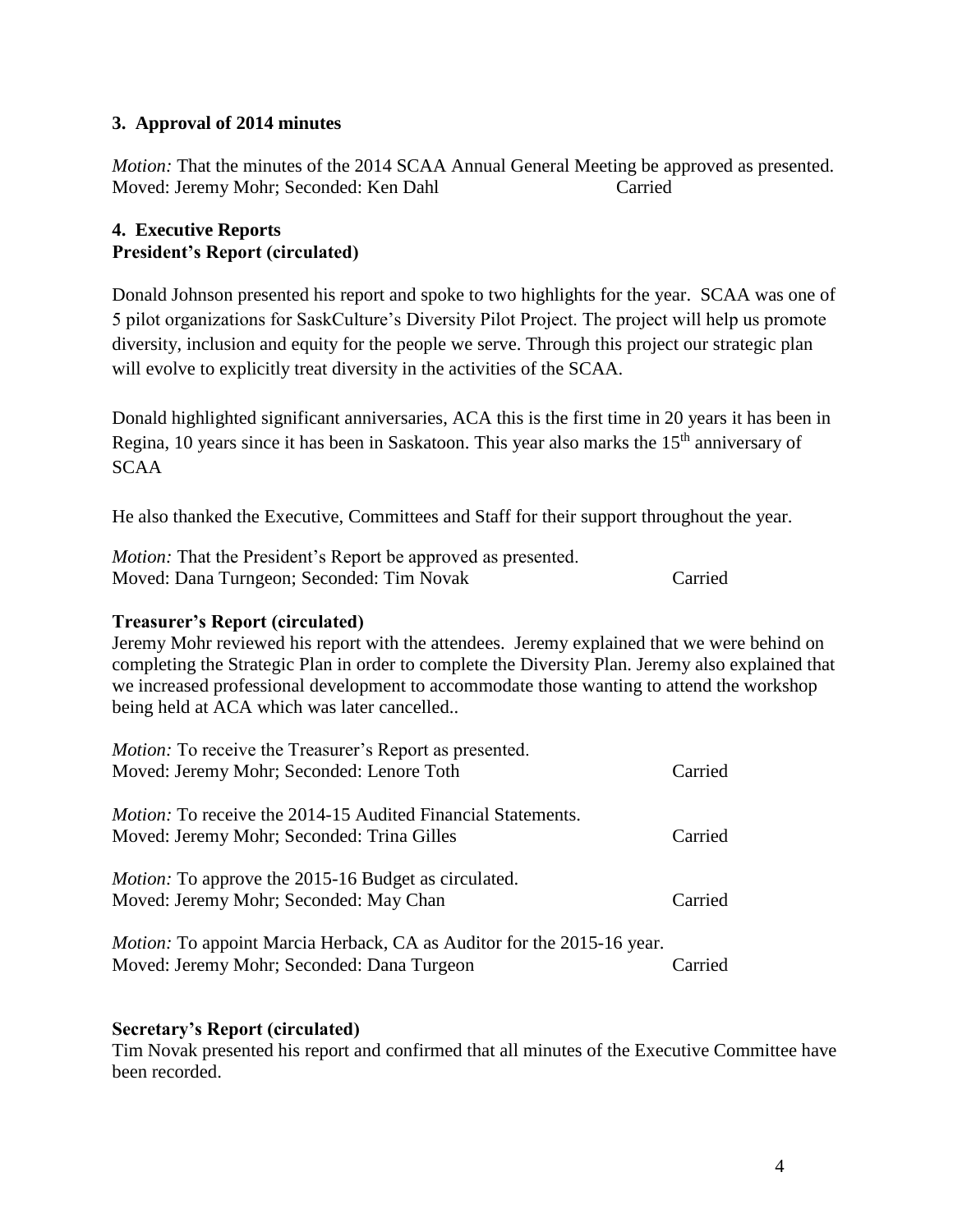Tim also reported that membership for the 2014-15 year was up over last year: 53 Institutional Members 29 Individual Members.

*Motion:* To approve the Secretary's Report as presented. Moved: Tim Novak; Seconded: Donald Johnson Carried

### **5. Committee Reports**

## **Communications Committee Report (circulated)**

Tim Novak presented report as circulated, highlighting that the Outside the Box Newsletter was released in January 2015.

Tim thanked Stevie for editing the newsletter, Mark for proofreading and Cam for his continued advise on content.

*Motion:* To accept the Communications Committee report. Moved: Tim Novak; Seconded: Dana Turgeon Carried

### **Grants Committee Report**

Donald presented the Grants Committee report on behalf of Jamie Benson. Donald highlighted that \$47,860.52 of the \$48,000 was allocated in 2014-15.

*Motion:* To accept the Grants Committee report. Moved: Dana Turgeon; Seconded: Laurie Fisher Carried Carried

### **Public Awareness Committee**

Ken Dahl summarized the activity presented in the Annual Report and thanked the committee for their work this year.

He reported it was a great year with Archives Week 2015 going very well. The attendance to the Saskatoon Celebrity Reading was down, but the presentation in Regina was up and people were turned away at the door.

*Motion:* To accept the Public Awareness Committee report as circulated. Moved: Ken Dahl; Seconded: Crista Bradley Carried

### **Education Committee Report (circulated)**

Donald summarized what was presented in the AGM package on behalf of Kristina Rissling. Donald emphasized that the education fund will also cover registration fees for Webinars as well as workshops.

Donald also announced that Kristina will be going back to school in the fall.

*Motion:* To accept the Education Committee report as circulated. Moved: Laurie Fisher; Seconded: May P. Chan Carried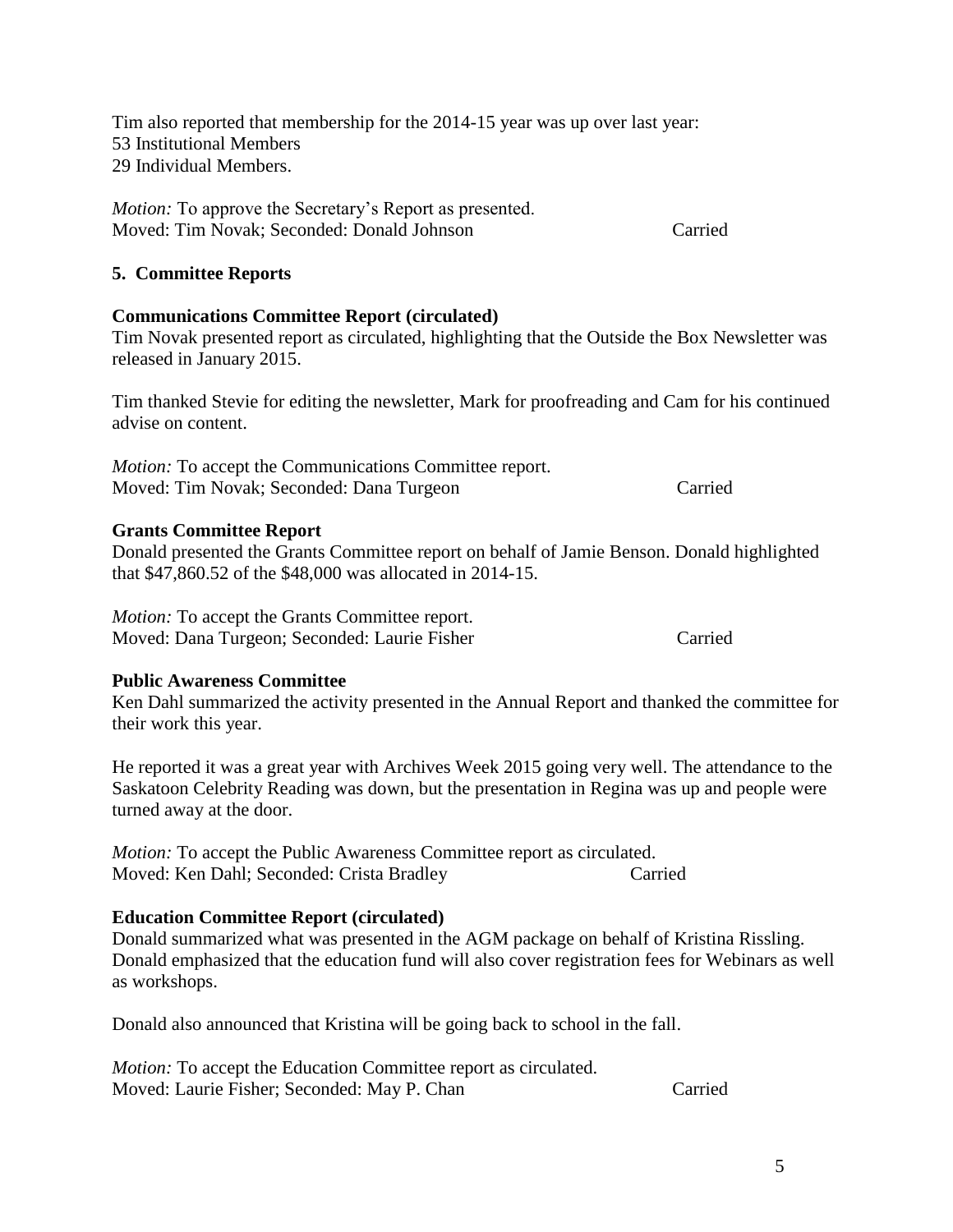### **6. Executive Director Report (circulated)**

Sandy Doran reported on activities being undertaken by the Council at the administrative level and those being planned for the upcoming year. She also thanked the Executive and staff for their support throughout the year.

*Motion:* To accept the Executive Director Report as circulated. Moved: Sandy Doran; Seconded: Jeremy Mohr Carried

#### **7. Archives Advisor Report**

Cameron Hart highlighted the activities outlined in the AGM report carried out by the Archives Advisor over the past year.

Cam spoke briefly about the plans for 2015-16.

*Motion:* To accept the Archives Advisor Report as circulated. Moved: Cameron Hart; Seconded: Dana Turgeon Carried

#### **8. Amendments to the Constitution**

Donald reviewed the changes to Section III. Executive Committee Item 4 and Item 5 as outlined in the AGM package. Donald outlined the reason behind the changes. A call for discussion was made, no discussion was required.

*Motion:* A motion to change the Sec. III. Executive Committee Item 4 as outlined was made. Moved: Donald Johnson; Seconded: Crista Bradley Carried *Motion:* A motion to change the Sec. III. Executive Committee Item 5 as outlined was made. Moved: Donald Johnson; Seconded: Lenore Toth Carried

Donald Johnson called for an Executive Committee Meeting vote to remove Heather Wickstrom from the Executive Committee. 1<sup>st</sup>: Jeremy Mohr 2 2<sup>nd</sup> Ken Dahl Carried

### **9. Election of Executive Committee**

Donald thanked Ken for preparing the Nominations Committee Report. The current positions open for election are: Vice President – 2 Year Term; Treasurer – 2 Year Term; Individual Member at Large – 1 Year Term (This would be to replace Heather); Institutional Member-at-Large – 2 Year Term; Member-At-Large.

People willing to fill these positions: Vice President: Ken Dahl; Treasurer: Jeremy Mohr; Individual Member-at-Large: Stevie Horn (U of S Archives); Institutional Member at Large: Dana Turgeon (City of Regina Archives); Member-at-Large: Tammy Donahue Buziak (City of N. Battleford Historical Archives)

Donald made 3 calls for further nominations from the floor for each position. With no nominations received from the floor, the following slate was acclaimed: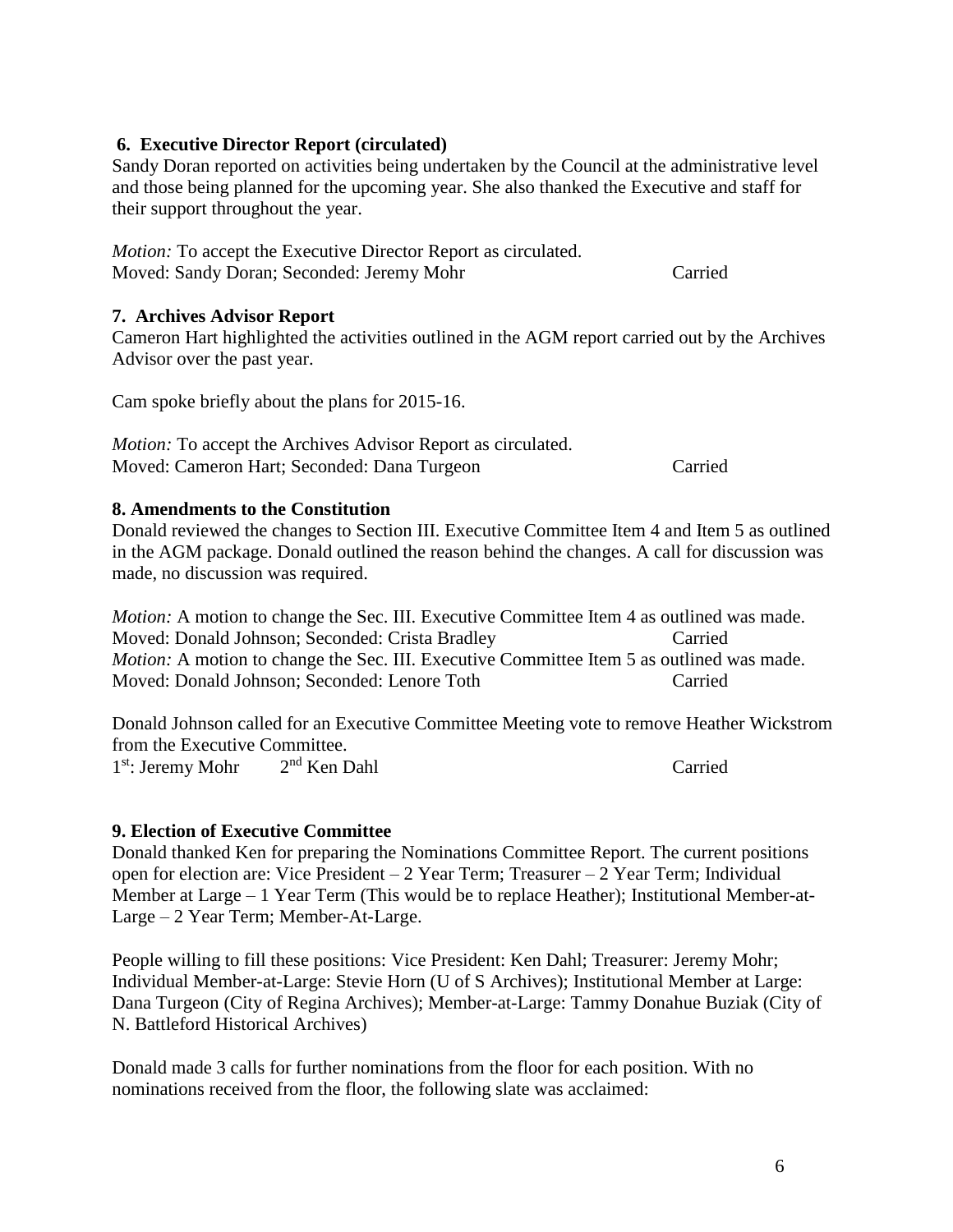The following Slate of Executive has been acclaimed:

### **President (2014-16)**:

o Donald Johnson, Saskatchewan Archives Board (Regina) **Vice-President (2015-17)**: o Ken Dahl, City of Saskatoon Archives (Saskatoon) **Treasurer (2015-17)** o Jeremy Mohr, Saskatchewan Archives Board, (Regina) **Secretary (2012-16)** o Tim Novak, Saskatchewan Archives Board, (Regina) **Institutional Member-at-Large (2015-17):** o Dana Turgeon, City of Regina Archives (Regina) **Individual Member-at-Large (2015-16):** o Stevie Horn, University of Saskatchewan Archives (Saskatoon) **Member-at-Large (2045-17):** o Alan Porter, Melfort & District Museum (Melfort) **Member-at-Large (2015-17):**

o Tammy Donahue Buziak, City of North Battleford Historical Archives (North Battleford)

### **Signing Officers:**

The following are proposed as signing officers:

Jeremy Mohr, Treasurer Donald Johnson, Secretary Sandy Doran, Executive Director

*Motion:* That signing officers for the Saskatchewan Council for Archives and Archivists be accepted as presented and that any two be authorized to sign on behalf of Council. Moved: Dana Turgeon; Seconded: Crista Bradley Carried Carried

### **10. Volunteer Recognition**

Donald Johnson on behalf of the Executive Committee recognized, May P. Chan, Frank Korvemaker for their dedicated service to the Council and Bushwakker Brew Pub for their continued support of the Regina Archives Week event.

## **11. Adjournment**

*Motion to adjourn.*  Moved: Crista Bradley

The Meeting adjourned at 2:21 p.m.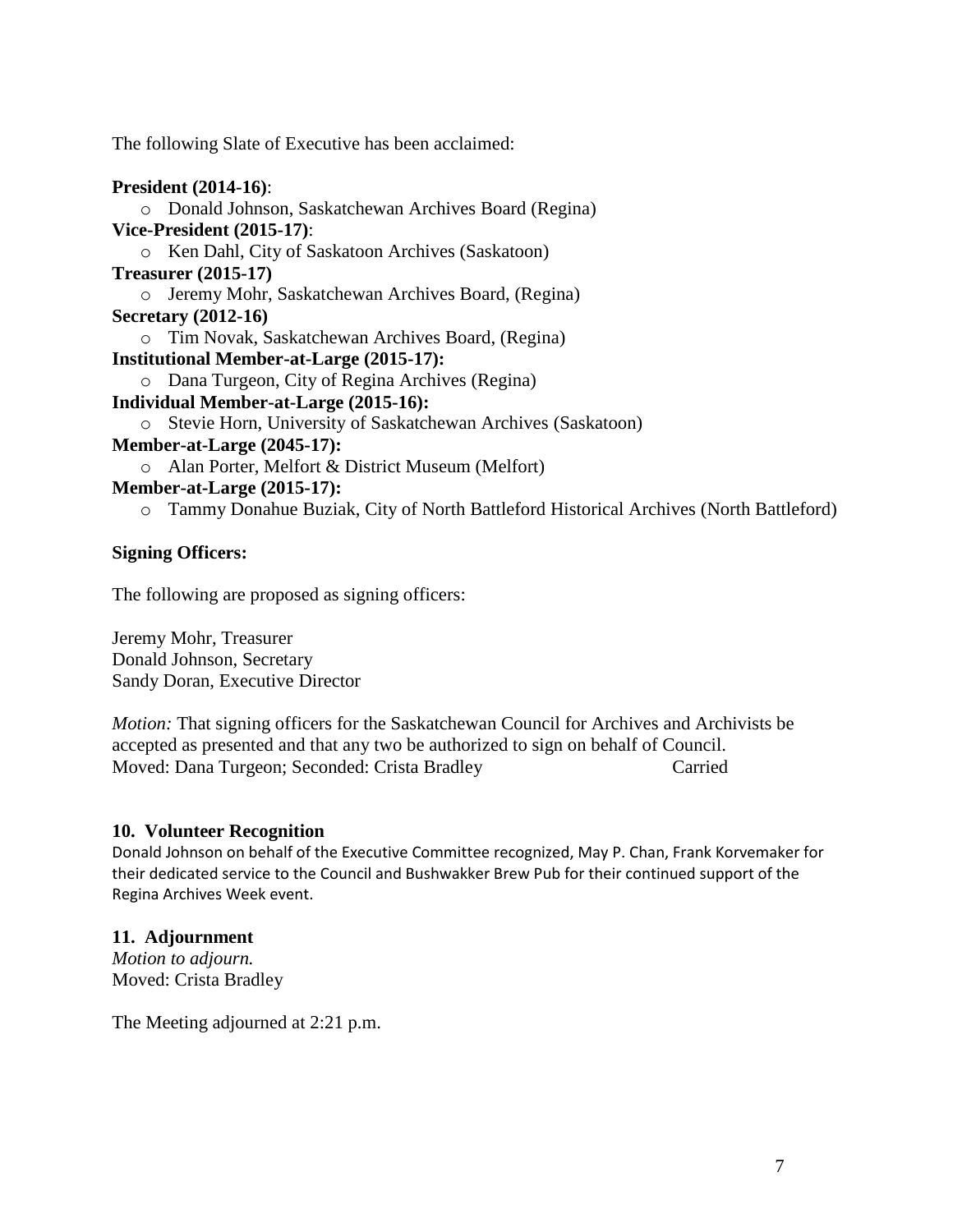## **President's Report, 2015-16**

Since last June, it has been an eventful year for the Council. We began the year with a new Executive Director and new members of the executive. They all contributed to the successes of the past year. Read their reports and you will learn of their contributions. The province has a small archival community, but we see that there is no lack of professional expertise and fresh perspectives.

In the fall of 2015, meetings and preparations were begun for four important tasks. First, there was our Annual General Funding application to SaskCulture which has provided the SCAA with three year funding terms. Second and third, were, in support of our funding application, our Strategic Plan 2016-2019 and Diversity Plan. And, of course, there was Archives Week 2016.

We were successful in our SaskCulture funding application, and are delighted to say that SaskCulture funding was approved for three years: 2016-17, 2017-18, and 2018-19. We are very grateful to SaskCulture for this support and the recognition of the important work done by our Archives, Archivists, and the Council itself.

The 2016-2019 Strategic Plan and a Diversity Plan were the basis of our successful SaskCulture funding application. You will have read our previous strategic plans, but this new plan adds a new perspective to the way the Council supports our members, and in turn how you serve your communities. We have always served the citizens of Saskatchewan well, but the Diversity Plan will have us explicitly consider our communities and in particular, Aboriginal peoples and newcomers.

Archives Week 2016 was by many measures and many people a great success. Anyone who attended an event would tell you of the value of the event or exhibits, but there has been increased publicity and awareness of the individual institutions, their work, and the records they hold. Recent SCAA Newsletters and the website detail events held in Humboldt, La Ronge, North Battleford, Prince Albert, Regina, Saskatoon, Shaunavon, Bellevue, and Whitewood.

You will also hear from the SCAA Committees today. Each committee and every member has worked very hard for you this past year. I thank them for this work, and ask that you remember them when you are thanked for your work.

The SCAA is here to serve you, so I encourage you to contact the office or any member of the Executive with your questions or suggestions.

Thank you for the privilege of serving as President of your Association.

Respectfully submitted, Donald Johnson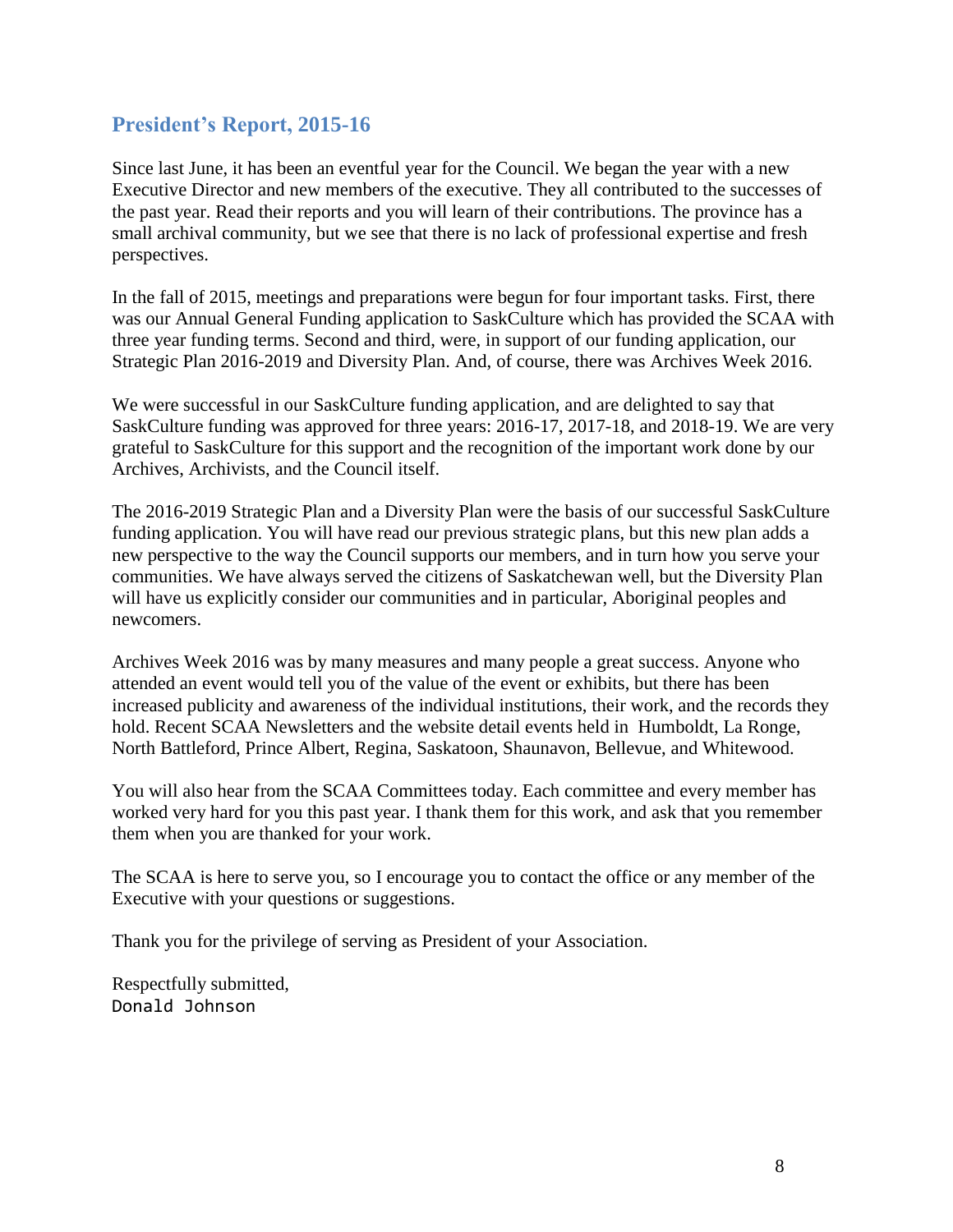# **Treasurer's Report, 2015-16**

SCAA once again experienced some challenges in its budgeting this year, but is in a very good overall financial opinion. The council under spent in several budget lines, resulting in the board shifting priorities near the end of the fiscal year to utilize funds elsewhere. It is recommended that the board focus upon more long term planning in its programming to avoid these last minute reallocations of funds on new or unplanned projects. Unfortunately in this fiscal year, this resulted in a small deficit of \$531.85.

The SCAA was able to bring in more revenue than planned in 2015 largely owing to a successful grant application under the Documentary Heritage Program. I would like to single out our Archives Advisor, Cameron Hart specifically for creating and administering this successful application. This additional revenue source, however, was not able to offset the lower than expected revenue from membership fees in particular. The board is concerned with this decline and will be attempting to reach out to our members in the coming years. In addition, the board has proposed increasing the membership fees by a modest amount to help stabilize our revenue for future years. The other revenue sources from donations and interest were also below budget but were largely on track with previous yearly projections. As always the SCAA is very grateful for the Saskatchewan Lotteries funding we receive via our principle funder, SaskCulture without which our organization would not be able to function.

The Human Resources expenses were slightly over budget for the 2015 year. This primarily occurred in the Archives Advisor Professional Development categories. We unfortunately underestimated the costs for our advisor to attend the ACA conference in Regina, something which should be rectified in our future budgets.

The SCAA was over budget in the General Administration expenses. This was intentional and represents a large proportion of the year end reallocation of funds authorized by the board. Some of the unplanned for projects included spending in Advertising and Promotion to create additional SCAA banners so that both the Regina and Saskatoon offices have these available for events, and the SCAA also purchased additional promotional items to distribute at events such as the Heritage Fairs. The Newsletter category was underspent as the Board has largely decided to distribute this digitally rather than in print. IT Support saw increased spending as the board authorized the purchase of a new laptop for the Archives Advisor as the previous one was experiencing hardware problems, and from some preliminary work to the council's website. This latter cost is timely as the web hosting software we use is no longer supported, and it will help offset costs originally slated to be incurred in the 2016-17 year. Printing/Photocopying was intentionally overspent as more brochures and promotional items were created as part of the year end spending. The rent category was over budget due to an unplanned for GST repayment, this has been moved to the miscellaneous category for future budgets. AGM expenses were once again considerably lower as the AGM was held in Regina. And finally, the Miscellaneous category was also under budget as money was reallocated. These latter two categories have been reduced for future budgets.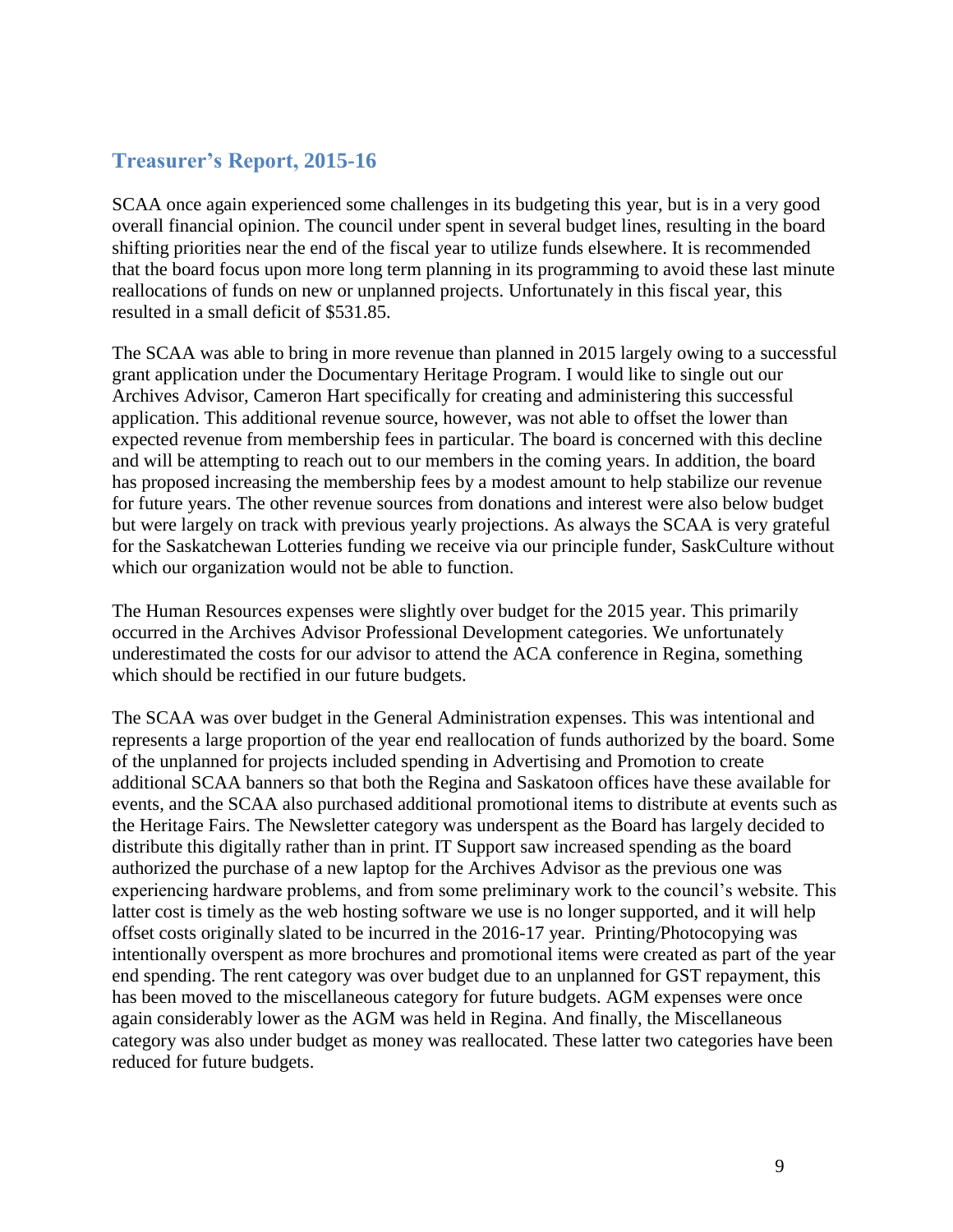Travel and Meetings expenses were slightly over budget. The Executive and Committees expenses were higher than planned as additional travel and meetings were required for the creation of the strategic plan and diversity plan. In sum the general operations of the SCAA were considerably over budget for this fiscal year, largely owing to the reallocation of funds that occurred near the end of the fiscal year.

The programs and projects expenses were considerably over budget, primarily owing to the unplanned for SCAA Short Film project, made possible via the Documentary Heritage Program grant. The Archives Week budget was somewhat problematic this year due to some changes in the Regina event, and generally was considerably under budget this year. The board expects this to be an anomaly going forward.

Professional Development expenses continued to be problematic for SCAA. Apart from the Archives Advisor's basic workshops, SCAA only held two other workshops this past year, only one of which had a registration fee. Planning around professional development opportunities continues to create budgeting problems for our organization and should be a priority for the board going forward. The SCAA underspent in this budget category for this year. If proper advanced planning cannot be achieved, the board may need to revaluate the future professional development budgets for future years.

Institutional Funding expenses were also considerably under budget for this year. This was primarily owing to major underutilization of the travel subsidies which possibly occurred due to the lack of professional development planning. Some changes to these subsidies have been recommended to the board to encourage their use. The other two major categories were not so problematic with Institutional Grants and Archives week Grants being essentially on budget. I would like to thank the hard work of all of the members of these two committees that administer these funds.

Finally, the Archives Advisor Service expenses were slightly under budget for this year. Some of this occurred as some of the advisor's travel expenses for attending the SCAA AGM and conducting site visits was absorbed in the Archives Advisor Professional Development category as it occurred during the ACA conference in Regina. This is of course not the norm for most of SCAA year's.

## **2016-17 Budget**

I would like to thank our funder, SaskCulture, for once again approving our three year funding request, and our requested increase in 2016 for website redevelopment. They continue to be very supportive of our organization and our goals for helping the heritage community within Saskatchewan.

For 2016 SCAA has budgeted for a large revenue increase. This includes another grant application to the Documentary Heritage Program, as well as one time funding increase request specific to our website redevelopment. We have further projected higher revenues in membership resulting from the increased fees authorized by the board earlier this year. The 2016 budget also includes higher human resource expenses. The board has authorized a 5% increase to the archives advisor salary to offset some of the additional workload he will be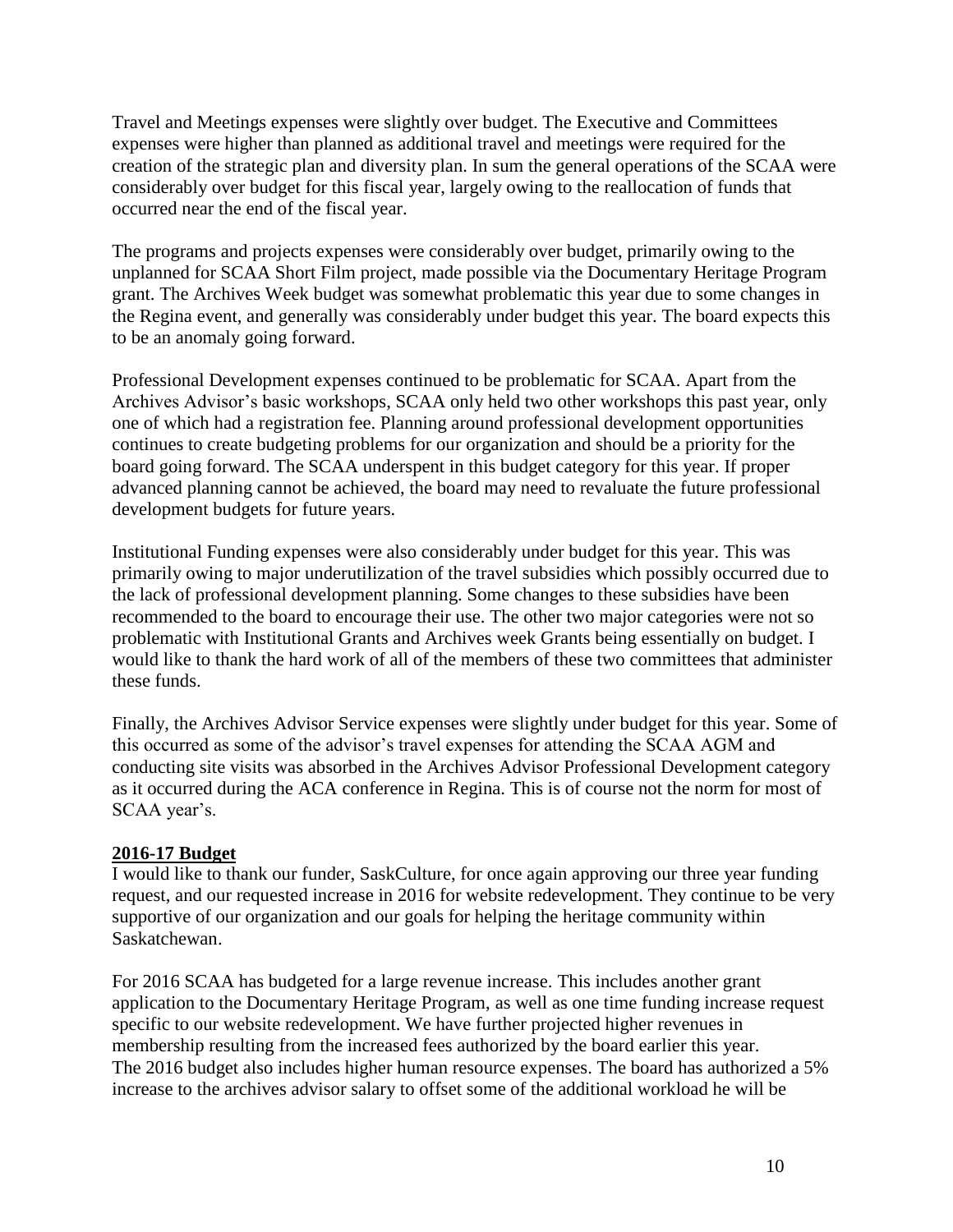undertaken including administering grants and some additional workshops. The advisor's professional development budget also increased to better account for costs to attend ACA in Montreal. The Association Management contract has increased by 5%. SCAA was concerned over turnover at B-Creative and are supportive of that organization's plan to increase salaries to help ensure more stability within its positions. The benefit costs have also increased by 5% based on the archives advisor's salary.

General Administration has largely remained static in the 2016 budget with some notable exceptions. \$10,000 was budgeted under IT support for the website redevelopment. While some costs were already incurred in the previous year, SCAA is investigating adding additional functionality to our website to increase our organizational efficiently and better serve our members. The AGM expenses budget was reduced by half, as SCAA has not been utilizing these funds as much as expected for the past few years.

Program and Projects expenses will see small increases. The budget includes small increases for Archives week to accommodate increasing expenses for the event, particularly for renting space in Saskatoon. The SAIN expenses have also been added assuming the Documentary Heritage Program grant in successful.

Professional Development expenses have been increased. This was primarily due to the board's commitment for additional diversity training for our members. However, this may need to be revised depending on the ability of the organization to plan workshops properly for future years. Institutional funding expenses will see a small decrease. The decrease has been incurred in the institutional grants category, corresponding to a planned increase in Archives Week Grants, and static funds for travel subsidies. The board may need to reevaluate this increase for future years, particularly depending on the utilization of the travel funds.

Finally the Archives Advisor services expenses will see some additional increases. The advisor's travel budget will increase to encourage more face to face visits with members. Funding for sponsorship at the ACA conference will decrease to the levels of previous years, it was increased in 2015 to help the conference in Regina.

Overall the SCAA is projecting a modest \$637.58 surplus for its 2016 budget. I would like to thank the work of all the committees, the board, and all of our staff for helping ensure our organization continues to operate smoothly despite some of the changes we have had to make and challenges we have encountered. I will also likely be stepping down as Treasurer and likely into a different role following this year. I would like to recommend the future Treasurer the best of luck and hope to work with him/her to help ensure we stay on track for future years.

Jeremy Mohr Treasurer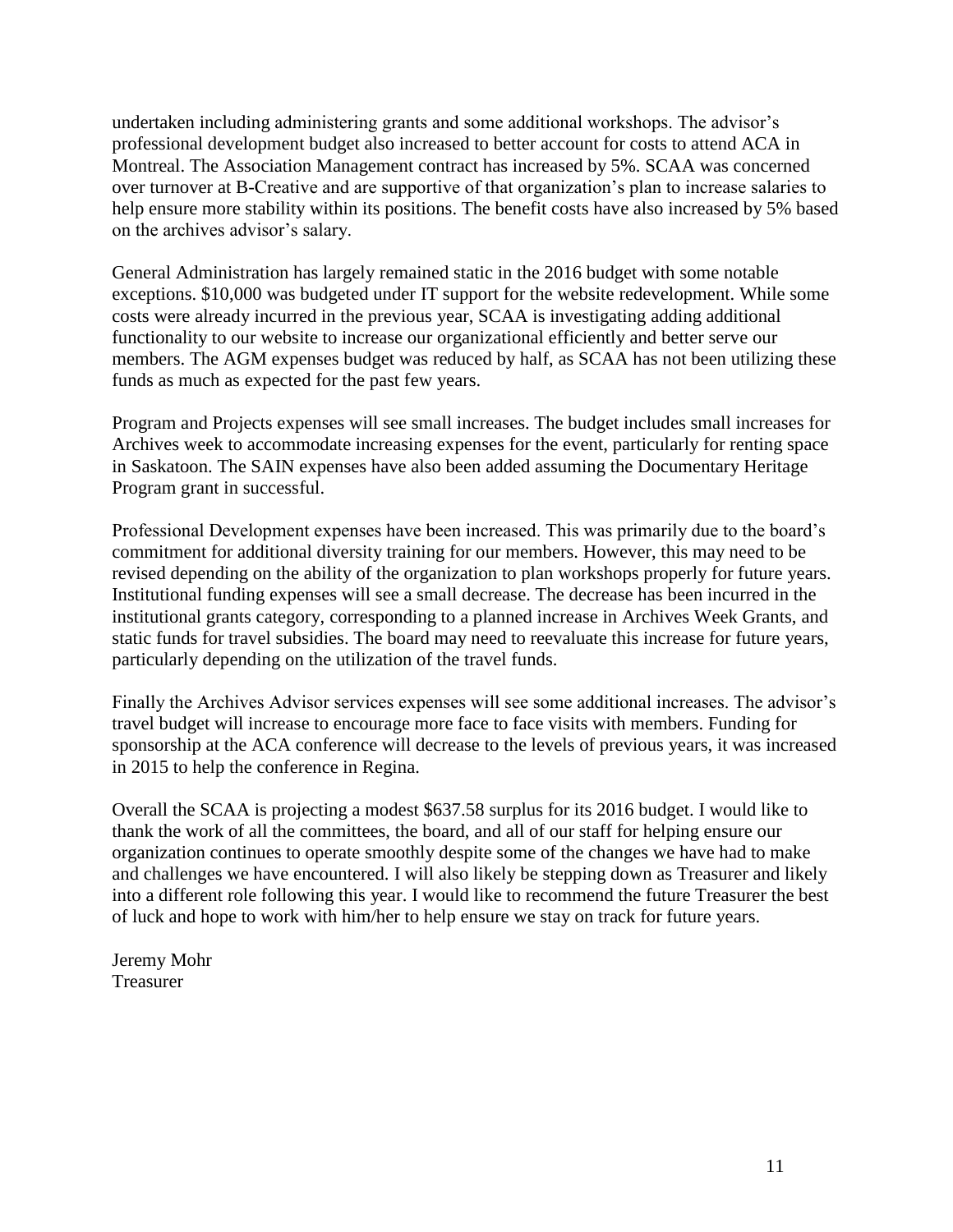# **Secretary's Report, 2015-16**

All reports and minutes of Executive Council meetings from 22 September 2015 to 24 May 2016 have been recorded and made available on the SCAA Intranet. The minutes of meetings will also reflect what was said in verbal reports. I will verify that the minutes of today's Annual General Meeting are recorded and made available.

The SCAA Intranet folders contain minutes and reports and can be found at Executive and Committees|Executive|Minutes|2015-16.

There are five folders for Executive Meeting minutes and reports for the 2015-2016 business year:

- 1 22 September 2015
- 2 16 December 2015
- 3 16 February 2016
- 4 19 April 2016
- 5 24 May 2016

Minutes are recorded and filed by the Executive Director of the SCAA, Sandy Doran. Committee reports, President's reports, and Treasurer's reports are prepared by members of the SCAA Executive.

The 2015-2016 membership of the SCAA consisted of the following numbers:

- 53 Institutional Members
- 26 Individual Members

The total was 79 members, a decrease of 3 from the year 2014-2015. The number of Institutional Members had remained the same at 53 but the number for Individual Members dropped by 3. So far for the 2016-2017 fiscal year there are 64 members, 46 of which are institutions and 18 of which are individuals. The list of Institutional Members is available in the Membership Directory on the SCAA website at<http://sain.scaa.sk.ca/collections/index.php/;repository/browse> Some of those listed may no longer be currently active. Tim Novak

Secretary, SCAA, 2015-2016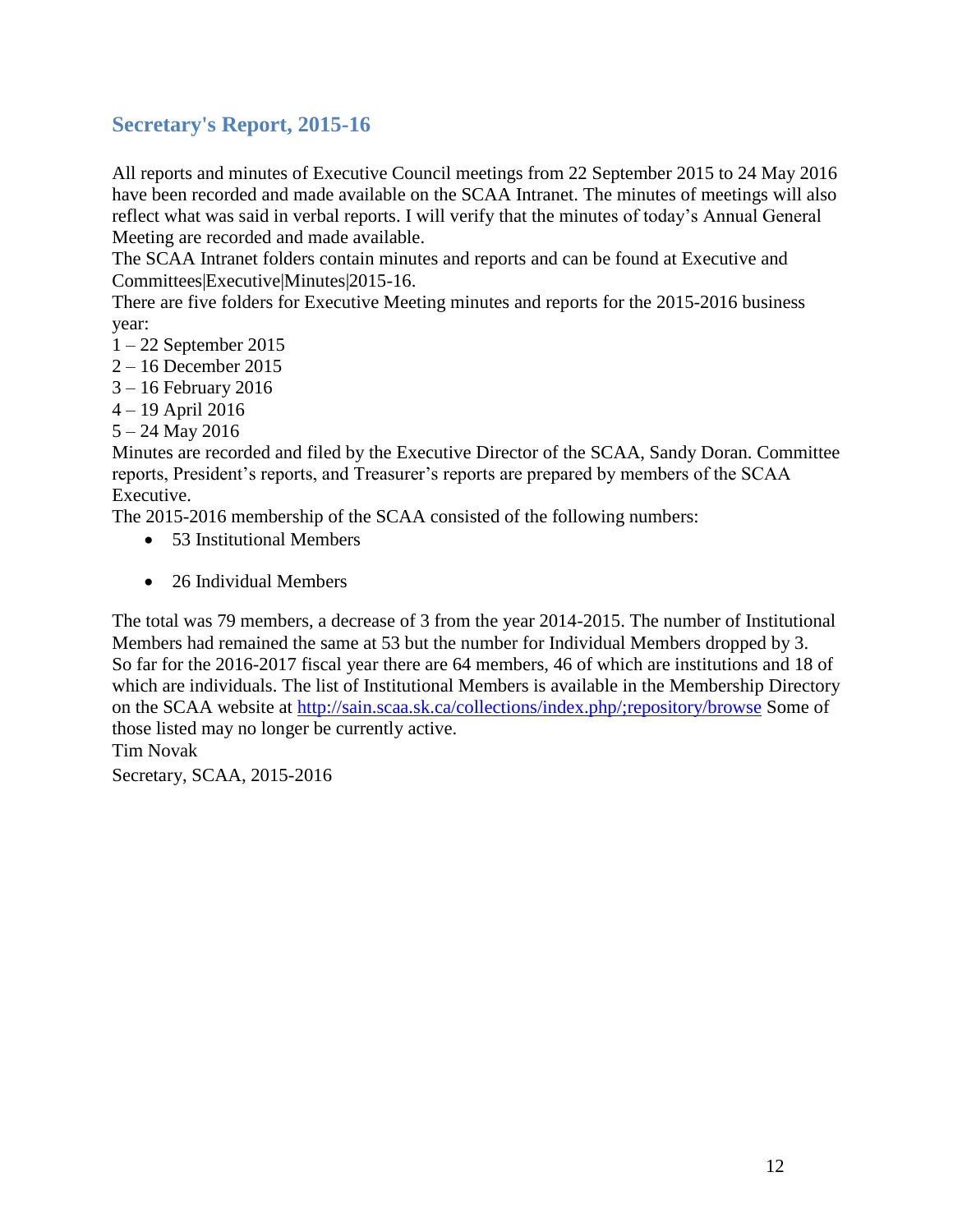## **Communications Committee Report, 2015-16**

Two issues of the newsletter *Outside the Box* have been released since last year's report. The newsletter is one method of communicating to our members and the public at large the activities of archives and archivists in the province. It fosters an awareness of the work that archivists do in preserving our documentary heritage. Just as importantly it provides an opportunity for our member institutions to highlight their collections and show each other and the public the unique historical materials they work so hard to preserve.

The Fall 2015 edition featured an article by Warren Clubb of the Western Development Museum (WDM) on the George Shepherd Library Online. This library catalogue provides access to the WDM's extensive collection of resource material on Saskatchewan history, agricultural machinery and implements, price lists, fashion, tools and car repair among others. Tammy Donahue Buziak of the City of North Battleford Historic Archives has again contributed articles and photos to the newsletter, including an interesting item on the Carnegie Library, now the Allan Sapp Gallery. Cameron Hart kept us informed of the situation with Graham Guest and the Northern Saskatchewan Archives during last year's forest fire in the La Ronge area. Reports and photos on the ACA Conference in Regina and 2015 Archives Week activities were rounded out by a description of the SCAA's new Diversity Initiative prepared by Ken Dahl.

The Spring 2016 edition, which will released at about the time of this writing, shows the talented skills of our Editor Stevie Horn with significant contributions from our Archives Advisor Cameron Hart. This issue, in addition to the ubiquitous and always welcome President's message, contains articles on 2016 Archives Week events in North Battleford, Regina, Saskatoon, Bellevue, La Ronge and Prince Albert. Jeremy Mohr contributed an item on the SCAA workshop "Celebrating Diversity" held in Regina back in March. Cameron showed some photos of events he attended earlier this year. The addition of historical photos makes for an attractive newsletter. Members are encouraged to contribute more of these gems that they find in their collections.

The Communications Committee would like see more articles by member institutions whom we have not heard from before. The variety of our membership has the potential to make for more diverse issues in the future. Thanks go to Mark Vajcner and Christine Charmbury for proofreading the issues before they are released. Input from members of the Executive is always appreciated. The Committee is grateful to Stevie Horn and Cameron Hart for their continued efforts in producing *Outside the Box*.

E-Updates and other email communications are regularly sent to the membership by Cameron Hart Thank you Cameron for keeping us well informed. The Executive frequently receives communications from SaskCulture through our Executive Director, Sandy Doran.

Tim Novak Communications Committee Chair, SCAA 2015-2016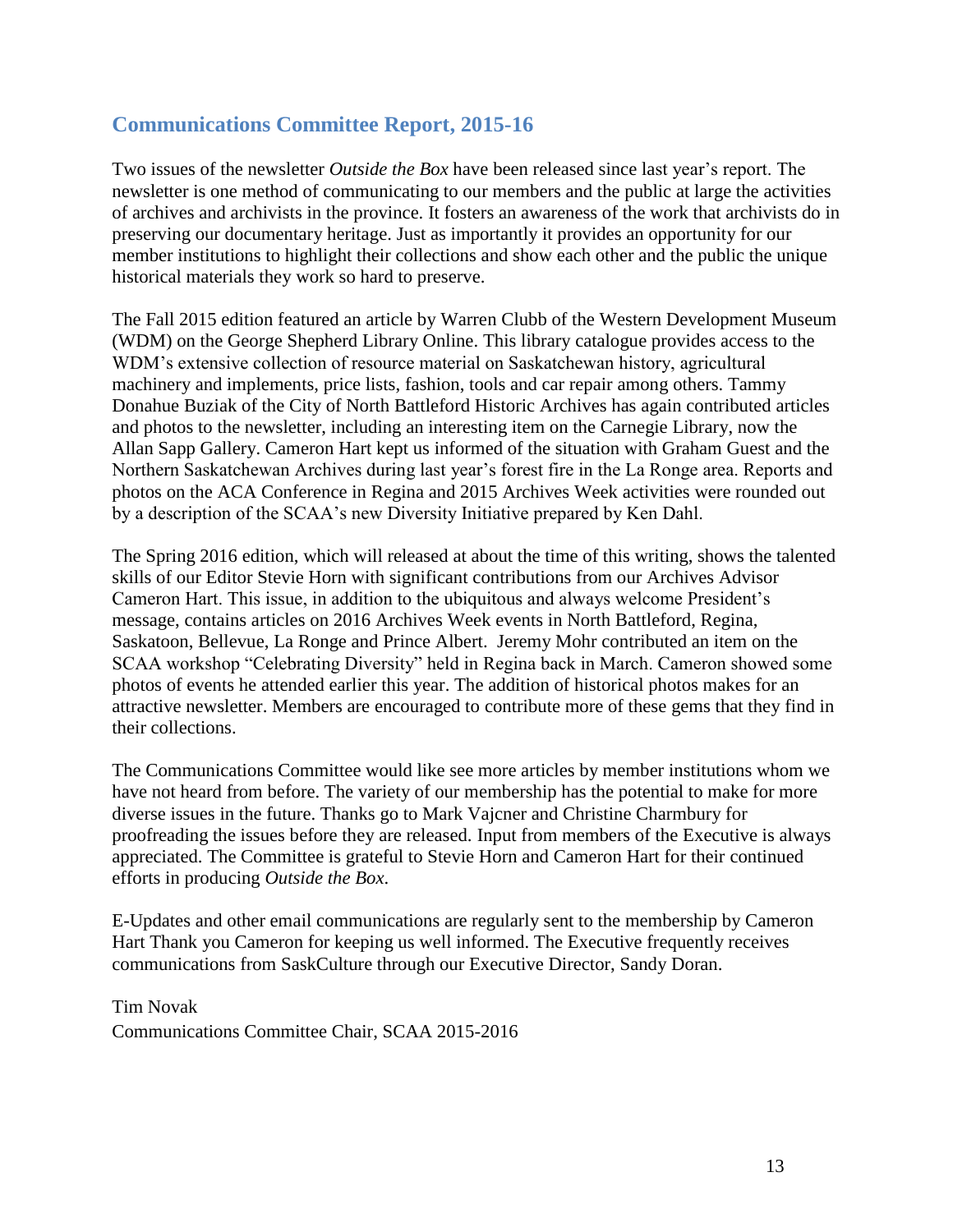## **Grants Committee Report, 2015-16**

The 2015-2016 Grants is comprised of Alan Porter, Bonnie Dahl, Cheryl Avery, Lenora Toth and Tammy Donahue Buziak. Cameron Hart has worked closely with this committee and he has done a great deal of work in receiving our grant applications and the revisions that have been called for. It must be mentioned that Bonnie Dahl, Cheryl Avery and Lenora Toth have been a great source of knowledge and assistance in working through these applications. Their experience and expertise has been invaluable to this year's adjudication process and in completing our due diligence.

The Official Call for the IGP applications went out to the membership on October 2, 2015 by Cameron Hart. In January 2016, the grants committee conducted an initial group evaluation -we received 16 applications from 15 institutions – grant funds requested, totalled \$60,292.76. As the funding for the IGP had not been confirmed for the grant year at that time, it was agreed that we would base our decisions on an anticipated grant pool of \$52,000.00.

Follow up queries were instigated and revisions requests were sent out to the applicants and were received back by February 12, 2016. Two applicants were withdrawn and three other institutions were asked for further clarification and/or supplier quotes in support of their applications. Eleven solid applications were recommended to the Executive and were approved on February 23, 2016 for a total of \$42,182.00.

The Grants Committee received information regarding our 2016-2017 funding from SaskCulture on March 23, 2016. The funding pool was listed at \$50,000.00. Remaining grant funds to be dispersed was \$7,818.00.

Grand Couteau was recommended by the Committee and was approved by the Executive on April 19, 2016 for \$1,926.10. Two remaining grant applications were recommended by the Committee and approved by the Executive on April 27, 2016 for \$5,891.90.

It has been a great experience to sit as Grant Committee Chair for the 2016-2017 Institutional Grants Program and I thank you for this opportunity.

Kindest regards, Tammy Donahue Buziak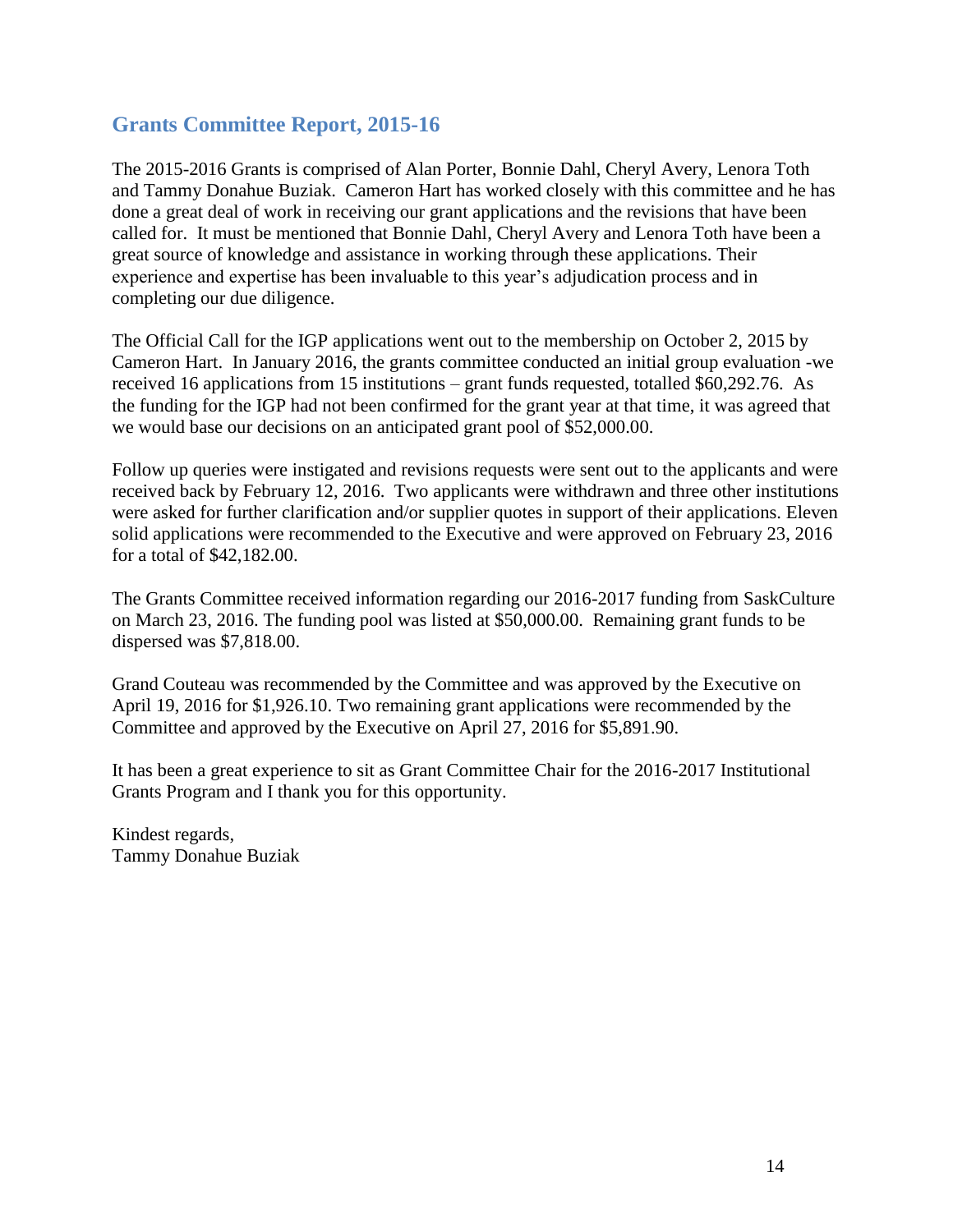# **Summary of 2016 – 2017 Approved IGP Projects**

| Institution                               | Project                         | Grant      |
|-------------------------------------------|---------------------------------|------------|
| <b>Biggar Museum and Gallery</b>          | Digitization                    | \$5,000    |
| <b>Saskatchewan Teachers' Federation</b>  | <b>Archives Tech</b>            | \$4,650    |
| <b>Saskatchewan Teachers' Federation</b>  | <b>Archival Supplies</b>        | \$2,788.33 |
| <b>Prince Albert Historical Society</b>   | Map Cabinet                     | \$2,042.09 |
| Provincial Archives of Sask               | Digitizing Telegraph Book       | \$5,000    |
| Melfort & District Museum                 | Pioneer Exhibit                 | \$4,800    |
| <b>Grant Coteau Heritage and Cultural</b> | Postcard and Promo              | \$1,926.10 |
| <b>Swift Current Museum</b>               | Renovation                      | \$5,000    |
| City of Yorkton Archives                  | <b>YCW</b> Match                | \$4,349.96 |
| St. Mary's Province Archives              | <b>Document Boxes</b>           | \$2,616.58 |
| <b>City of North Battleford Archives</b>  | <b>BDMC</b> Description         | \$5,000    |
| R.C. Dioceses of Saskatoon                | <b>External HD</b>              | \$285.00   |
| Saskatoon Public Library                  | <b>Philip Scott Description</b> | \$5,000    |
| Archives of Humboldt                      | Supplies                        | \$1,541.94 |
|                                           |                                 |            |
| <b>TOTAL</b>                              |                                 | \$50,000   |
| Regina Beach Historical Society           | WITHDRAWN                       | \$4,260.80 |
| <b>Watrous Manitou Beach</b>              | WITHDRAWN                       | \$2,500.00 |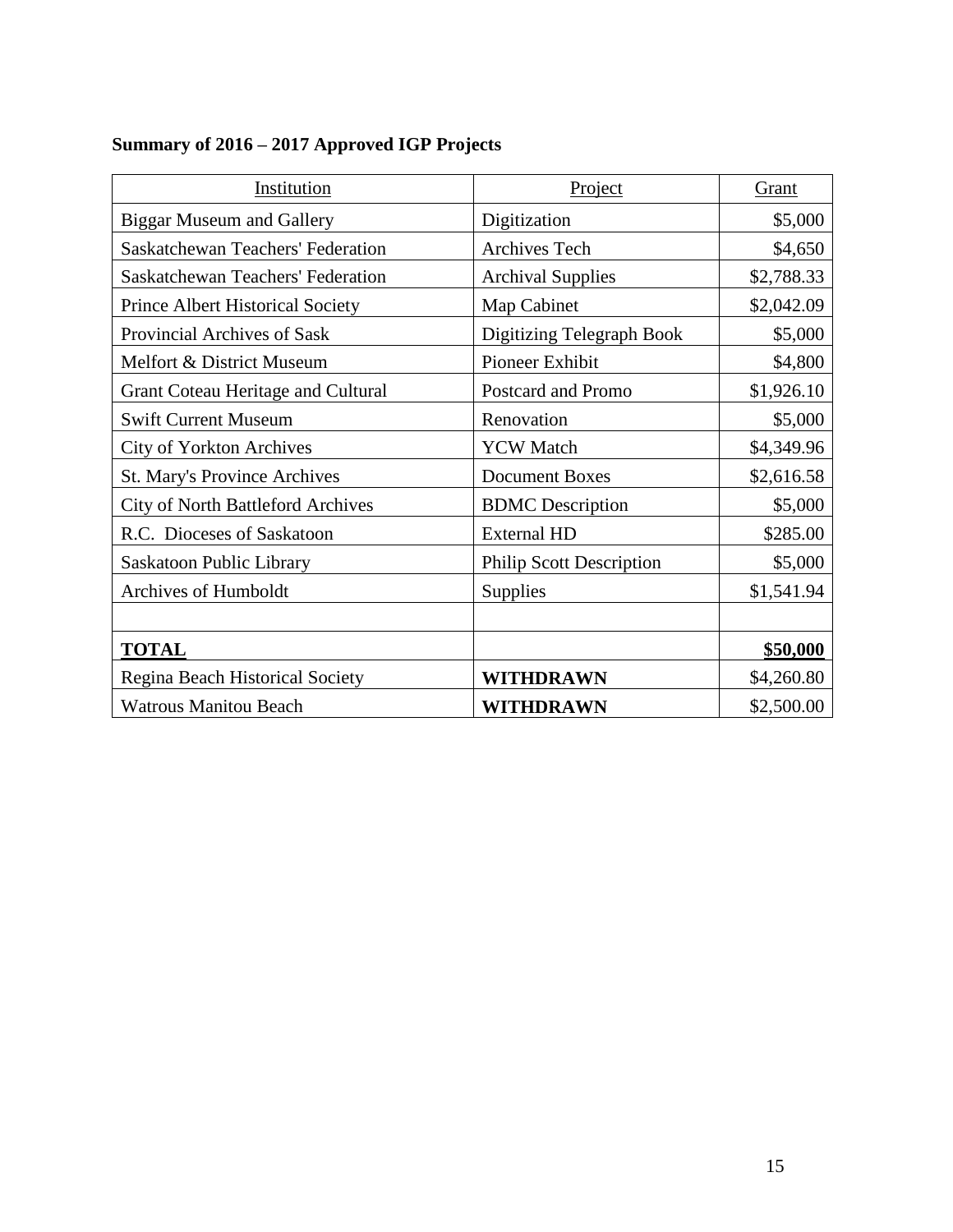# **Public Awareness Committee Report, 2015-2016**

### **Committee Members:**

- Jeff O'Brien (City of Saskatoon Archives)
- Bonnie Dahl (Provincial Archives of Saskatchewan)

## **Activities/Projects**

### **Archives Week**

Always the biggest event of the year, as far as Public Awareness goes, and a number of institutions around the province took advantage of the Archives Week (AW) grants that the Council offers. The feedback that we have been getting from those who received this money was all quite positive, it appears that maybe the term "archives" is not quite as foreign to the general public as it was 10-15 years ago. Maybe our Outreach efforts are finally starting to have an effect. Archives Week events were held all over the province, as well as in both Saskatoon and Regina. Staff from the Provincial Archives in Regina unveiled their latest World War One video at an event at the Royal Saskatchewan Museum. This video was the third in a five part series, with each video generating a lot of interest. Saskatoon held its Celebrity Reader Event, this year at the historic Roxy Theatre on  $20<sup>th</sup>$  Street – attendance was good. Many commented on how much they enjoyed the venue, something to think about for next year.

### **Heritage Fairs**

The Saskatchewan Youth Heritage Fairs take place every spring, and many archives and archivists around the province either assist by providing materials and information to the students, or act as judges in the various regional fairs. The regional fairs are held in Saskatoon, Moose Jaw, Swift Current and Regina, the Provincial fair is held in Regina at Government House at the end of May. As in previous years, Archives Advisor Cameron Hart is quite involved with these fairs, trying to attend those that he can.

## **Other Outreach Initiatives, Projects and Events**

### **"From the Prairies to the Trenches"**

As was mentioned above, staff at the Provincial Archives of Saskatchewan (PAS) have been working very hard the past while now putting together historical videos commemorating Saskatchewan's involvement in the First World War. Using archival documents, photographs and interviews they have, to date, completed three videos (in a five part series). The titles of those that have already been completed are:

- "Saskatchewan and First Months of World War One, June 1914 February 1915"
- "From Salisbury Plain to Flanders Fields, November 1914- December 1915"
- "Women's Suffrage to the Somme, December 1915 December 1916"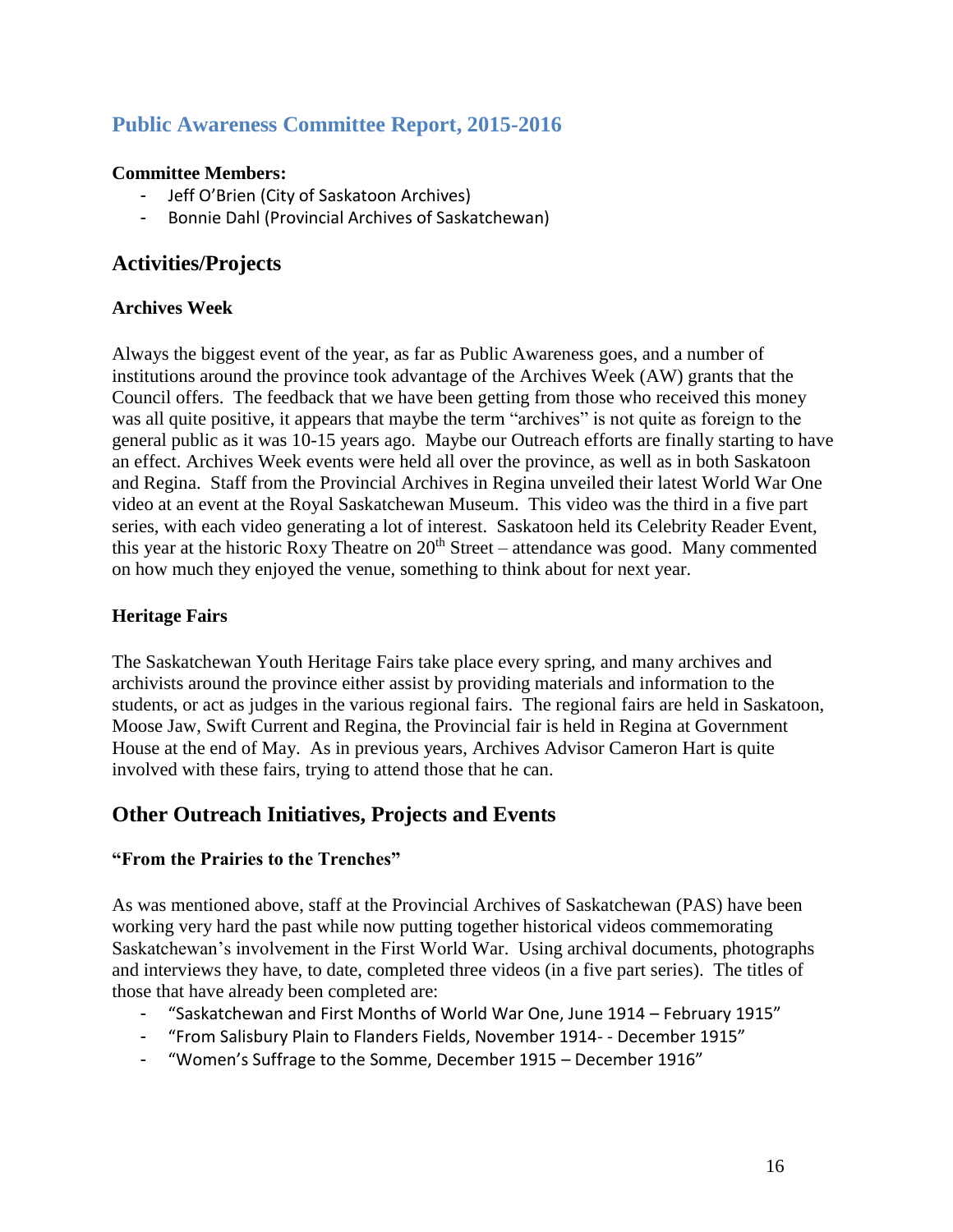Response to these videos has been very good. The PAS has installed a video display monitor at both the Legislative Building and Government House allowing the general public to view these videos (they are also accessible on YouTube).

## **"Saskatoon Stories"**

City of Saskatoon Archivist, Jeff O'Brien and CFQC news anchor, Rob McDonald host a weekly segment called "Saskatoon Stories" on the 6:00 supper news every Friday. Using archival photographs and documents they take a look back at historical events or themes that happened in Saskatoon. The feedback has been very positive for all involved, Jeff and Rob have been doing these segments since 2013.

## **"Unforgettable"**

I wish that I had something more positive to report, the editorial team (Cheryl Avery, Bonnie Dahl and myself) have been back and forth with the University of Regina Press (URP) for a while now, in an attempt to get this project to publication. Progress has been very slow, URP who (we think) are still on board, have now indicated that they see this project coming to print in 2018. They have also outlined a number of issues or tasks that they feel need to be addressed, we (the editorial committee) are not entirely sure what we think of these concerns and have requested to meet with them to discuss the project. So far, nothing has been confirmed, in terms of a possible meeting with the publisher.

## **Documentary Heritage Communities Program, "***Lives and Letters***" video**

In late 2015, Archives Advisor Cameron Hart, on behalf of the SCAA applied for funding under this new federal program. He put in two applications but only received money for one, a film project documenting the history of Broadway Avenue in Saskatoon (this project was intended as another installment in the SCAA *"Lives and Letters"* initiative). Cam took the lead on this project and was quite busy, hiring the appropriate people and making sure that the necessary work was done to see this project through to completion. For those of us here today, we will be lucky enough to view the end result of this project this afternoon.

Respectfully submitted,

Ken Dahl Chair, 2015-16 Public Awareness Committee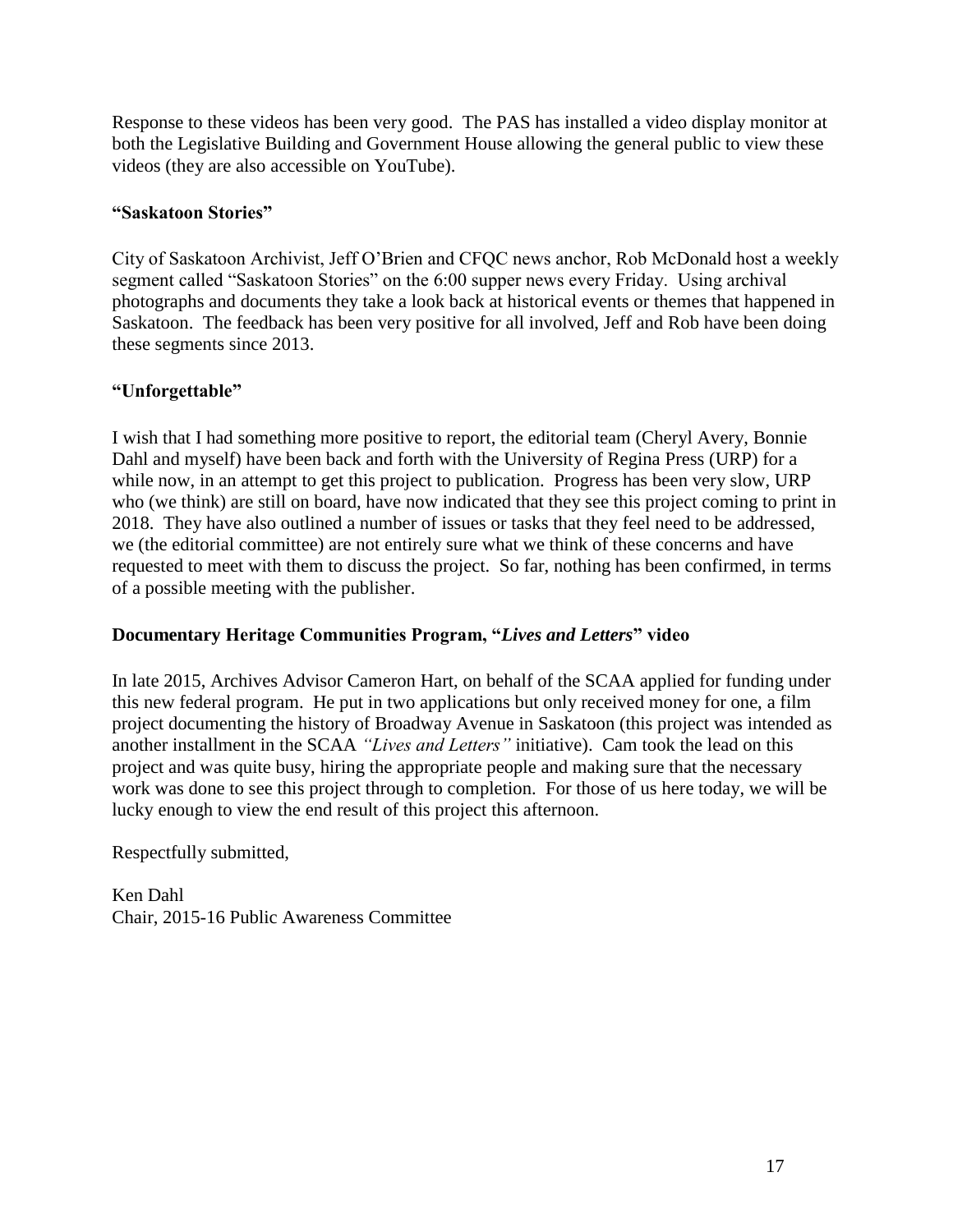## **Education Committee Report, 2015-16**

This has been a challenging year for the education committee. The committee began the year with two members, Dan Turgeon as chair and Jeremy Mohr. Unfortunately due to health reasons Dana was forced to resign early in 2016. This presented challenges in planning for the remainder of the year. As this is the third year in a row where professional development planning has suffered, it has been recommended that the SCAA board take over the operations of this committee.

SCAA has hoped to establish a multi-year plan for our workshops. Due to some turnover in the chair position and committee members this has not occurred, as a result the SCAA has struggled to plan adequately for workshops. This unfortunately, affects our organization in several areas including revenue from fees, the budgeted expenses for workshops, as well as the utilization of the travel subsidies. It is therefore my recommendation as acting chair that the SCAA board of director's take over the operations of this committee until at least one year's advanced workshop planning has occurred. Professional development planning is not easy and by establishing this plan, I believe it will greatly assist any new committee that is formed.

I have also recommended that the board approve changes to our travel subsidies. These funds have been chronically underutilized for the past few years, and the former guidelines even presented problems when the ACA conference was held in Regina this past year. The former guidelines excluded attendance at conferences, and would only provide funds for attendance at workshops held in conjunction with a conference. As a workshop was not held for ACA Regina no members were able to use these funds to attend the national conference at a time when it may have been more feasible for them to do so. I have recommended and the board has approved that for 2016 and on that conference attendance is included for travel subsidies. I hope this will encourage more of our members to make use of these funds to facilitate their professional development.

Apart from the Archive's Advisor's Basic Archives workshops, SCAA held two workshops in 2015-16. On January 13<sup>th</sup> Jean Dryden led a workshop at the University of Regina on "Copyright" and Archives and Libraries." There were 9 attendees that were able to attend this workshop and special thanks to Mark Vajcner and Crista Bradley at the University of Regina for helping to coordinate this event. Jean once again demonstrated why she is one of the foremost experts on copyright for archives.

The final workshop was held on March  $23<sup>rd</sup>$  at the SaskBooks meeting room also in Regina. This course on Diversity for Archives was conducted by the Multicultural Council of Saskatchewan with seven attendees including myself. All of those that participated were greatly appreciative of how willing and able the instructor was to adapt the course based on our discussion and needs. We hope to offer additional sessions on diversity and other topics in partnership with the Multicultural Council in the near future.

Finally, the committee authorized two applications to the non-SCAA travel subsidies funds. Laurie Fisher of the Provincial Archives of Saskatchewan received \$800 to attend a workshop held during the Archives Association of Ontario conference, and the Lloydminister Regional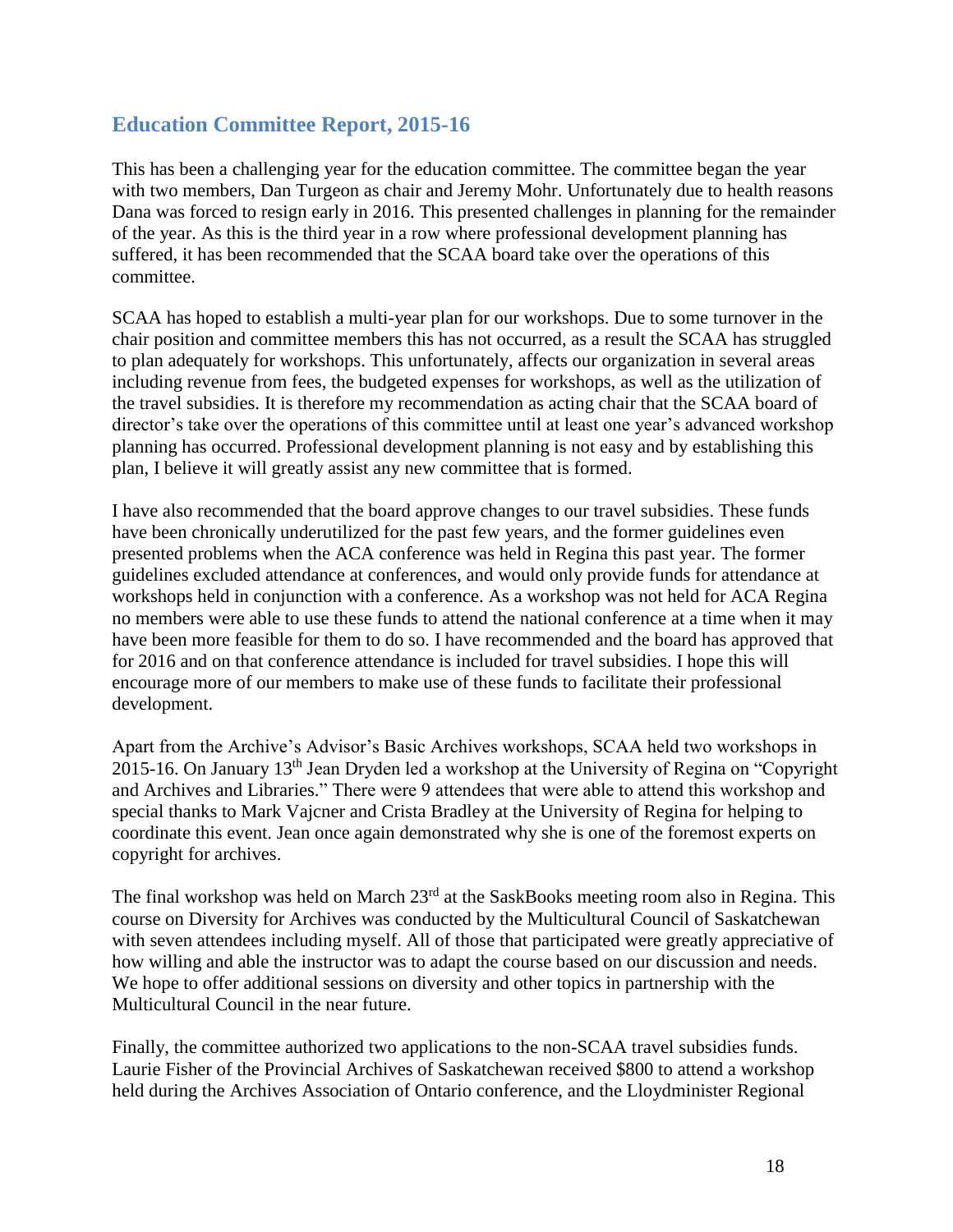Archives received \$459.90 to register for some of the North Eastern Document Conservation Centre's preservation webinars.

Jeremy Mohr Acting Education Committee Chair.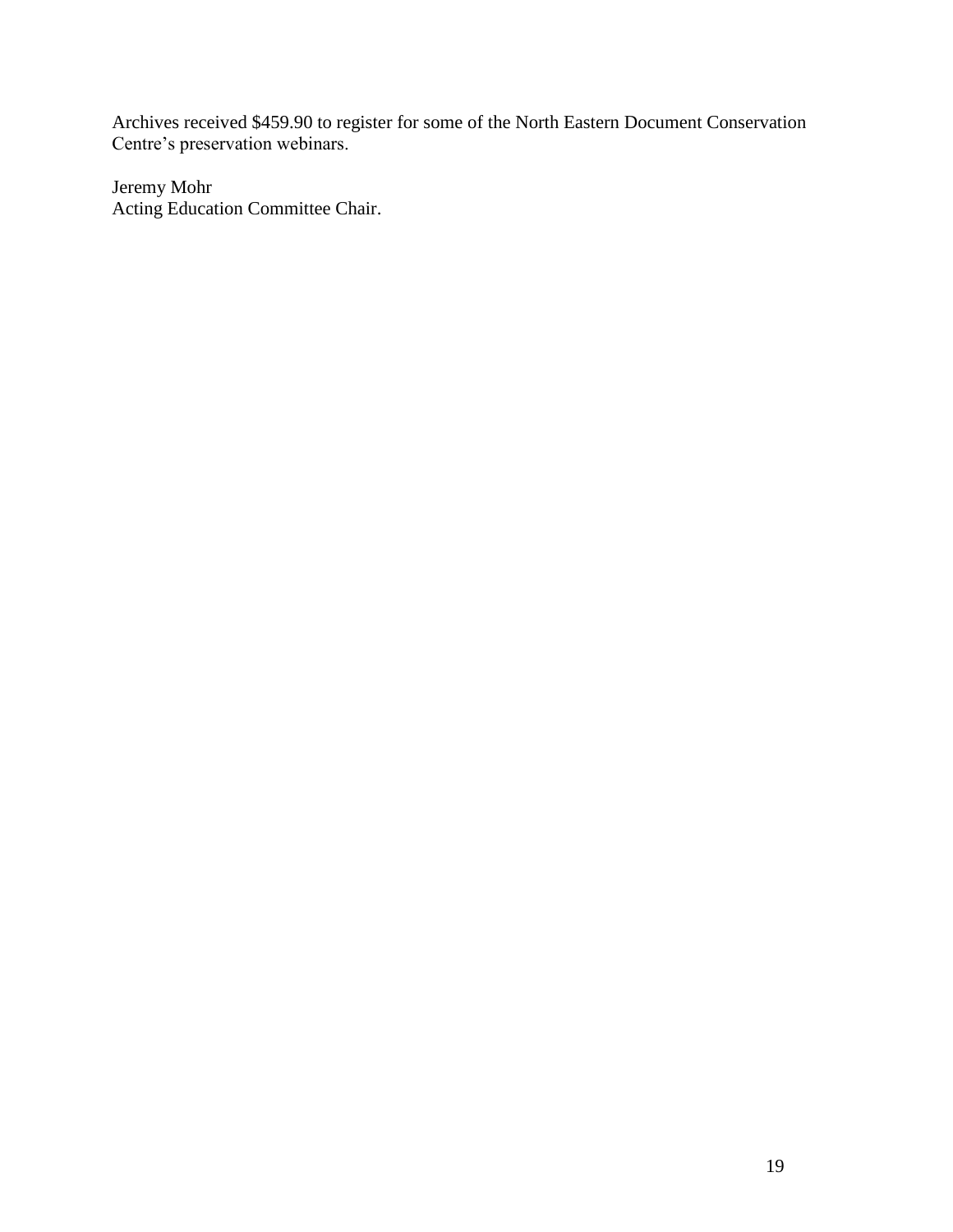## **Executive Director Report, 2015-16**

2015-16 was b-creative's sixth year providing association management services to SCAA, we are excited to continue on with a new 3 year contract. In 2015 our Administrative Coordinator retired Fern Davis Retired, Ashley Kilback (our Marketing & Communications Coordinator) left to persue her writing career. Both of these roles were part time positions, to provide a more stable staffing solution to our clients we merged these two positions into 1 fulltime position. Joshua Kurkjian joined b-creative group in September 2015 to fill this full time position.

The office continues to provide administrative support, support for membership renewal, ongoing communication support as well as fielding questions from the general public as they look for advice in using the archival services within the province. We provide administrative support to the Education Committee in delivery of workshops by preparing registration, managing attendance, completion of the statement of expenses and gathering survey results.

Archives Week continues to evolve and grow each year. It is great to see and hear about the events held throughout the province. There something to be said about the work of the dedicated volunteers that we have the privilege to work with prior to and during Archives Week.

The Archives Advisor acts as an ex-officio on the Grants Committee. While he does not participate in the final decisions he does assist with input and also provides assistance and guidance to those institutions applying for funding. The office continues to provide administrative support, communication and funding distribution for the committee.

In 2015 the Executive Director and the Executive worked to create our new 3 year Strategic Plan that not only ensure the health and growth or our association but includes our new Diversity Plan. As mentioned in other reports the Diversity Plan will play a key role in how we plan our activities and award grants. There will be opportunities throughout the year to participate in Diversity training and workshop, I hope you take advantage of these events, the information you receive will be invaluable.

We have also started the work on our new website, and will be excited to role that out very soon to the membership. Some highlights will include a clean and easy to read site, our member database will be moved online which will make the renewal process a much easier.

Both our Diversity Plan and our Strategic Plan are on our website, I hope you are able to review both of these plans.

I have very much enjoyed this past year working with the entire Executive under the leadership and support of Council President, Donald Johnson. I look forward to working with the new Executive this year as well as the many volunteers that make this association so great.

Respectfully submitted by Sandy Doran Executive Director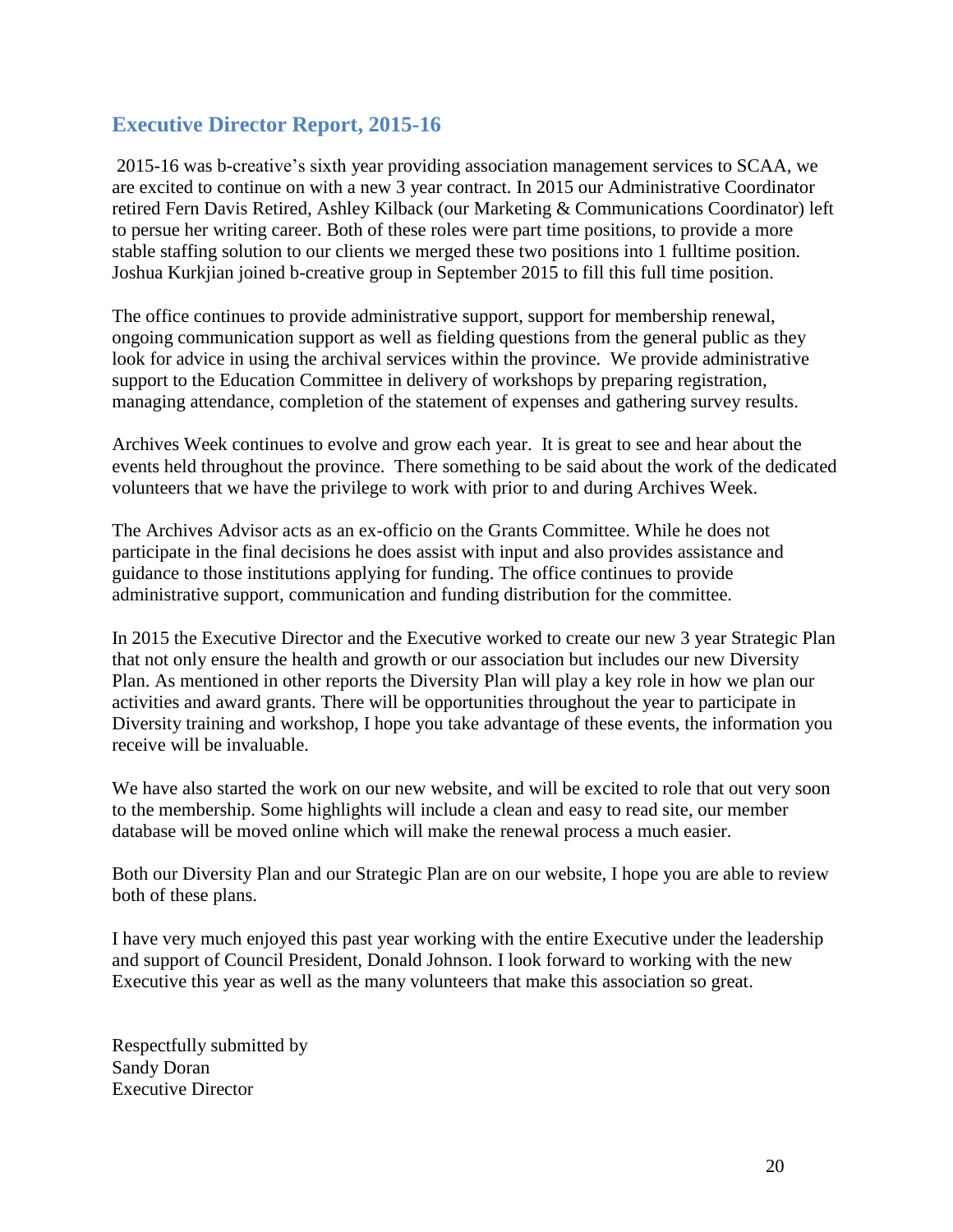# **Archives Advisor Report, 2015-16**

One of the primary responsibilities of the Archives Advisor is providing professional and technical information and support to the Council's individual and institutional members.

This takes several forms:

## *1. Site Visits*

## **A site visit is defined as "where an advisor attends in person at a location regardless of the amount of time spent at the site". (Definition agreed upon by the CCA Advisors Working Group at their October 2007 meeting.)**

These visits were made to long-time members; others are newer and just starting out and in the case of the **First Nations University,** some are re-joining the SCAA after a hiatus.

SCAA saw new members join in the past year from:

- **Archives de Bellevue** in St. Isidore de Bellevue (Near Batoche)
- The **City of Moose Jaw Archives**
- **Saskatchewan Choral Federation**
- **Saskatchewan History and Folklore Society**

Site visits to these current Institutional Members were also made:

- **Moose Jaw** Public Library Archives
- The **Swift Current** Museum Archives
- The **Whitewood** Tourism & Heritage Association
- The **Esterhazy** Community Museum
- **Wolseley** Heritage Foundation
- **Regina Beach** Historical Society Inc**.**
- **Biggar** Museum & Credit Union Gallery Archives
- The **Rosetown** and District Archives
- The Saskatchewan Teachers' Federation in **Saskatoon**
- The First Nation's University of Canada in **Regina**
- Roman Catholic Dioceses of **Saskatoon**
- The City of **North Battleford** Historic Archives
- **Regina** Qu'Appelle Health Region Archives

Note: Some institutions may have received multiple visits.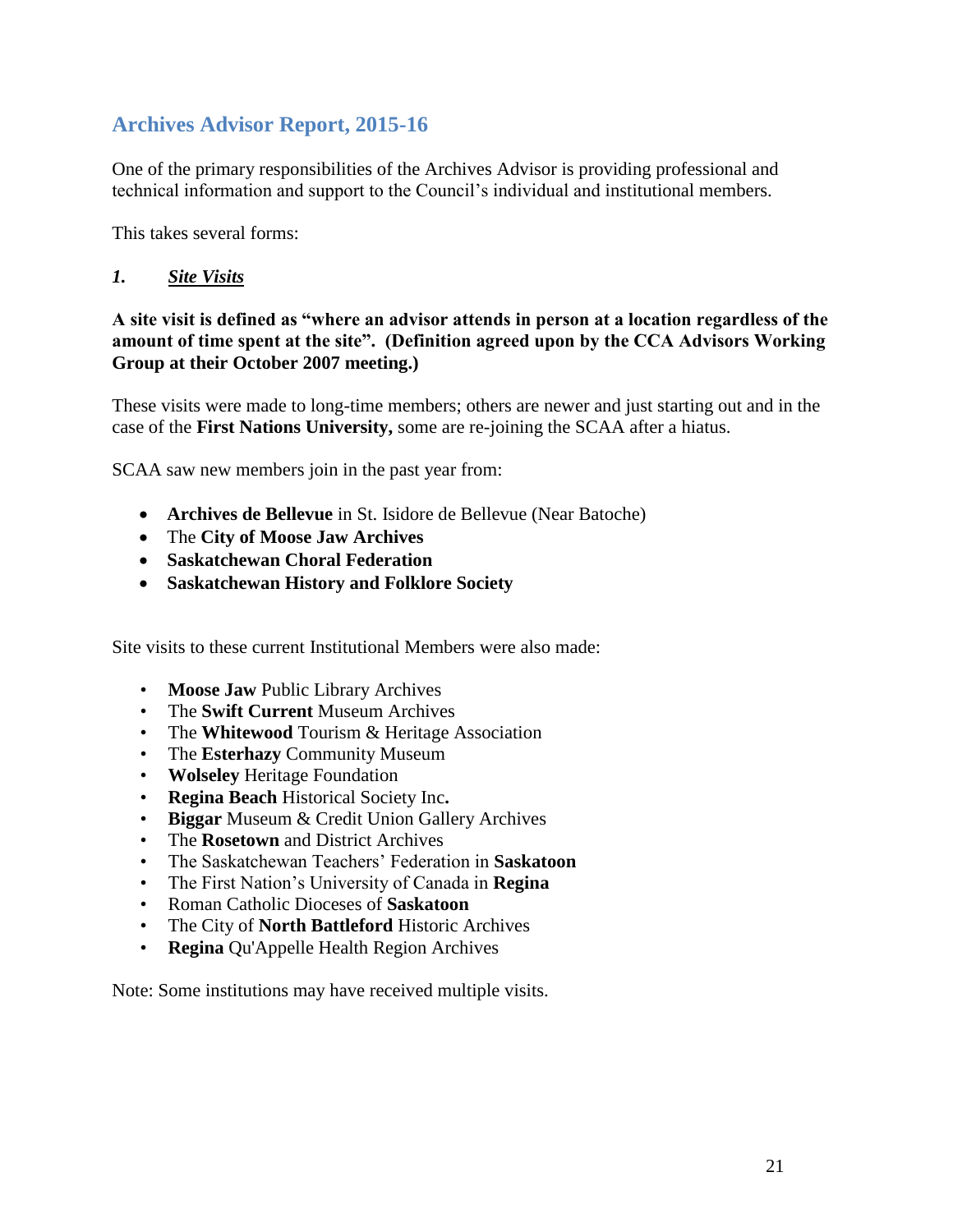SCAA has been very lucky to have a funder like SaskCulture that has stepped forward to help support the mission of SCAA in providing leadership, support, education and promotion that fosters the development, cooperation and advancement of the archival Community of Saskatchewan. Finding additional funders is crucial to helping SCAA further meet this mission.

## *2. Inquiries and promotion*

The AA is primarily responsible for the inquiries from members and the Executive but those of non-members, if they are of a general nature are also fielded.

**A query is to be "every single point of contact," therefore each call or follow-up email message will be counted as a query. (Agreed upon by the CCA Advisors Working Group.)**  The below numbers are based on emails and phone calls fielded by the AA during the year as well as general questions from presentations and attendance at events.

| <b>Month</b>     | <b>Inquiries</b> | <b>Member</b> | <b>Non-Member</b> |
|------------------|------------------|---------------|-------------------|
| April 2015       | 802              | 367           | 435               |
| May 2015         | 326              | 173           | 153               |
| June 2015        | 254              | 143           | 155               |
| <b>July 2015</b> | 421              | 266           | 111               |
| August 2015      | 177              | 92            | 85                |
| September 2015   | 498              | 279           | 219               |
| October 2015     | 358              | 246           | 112               |
| November 2015    | 512              | 337           | <b>175</b>        |
| December 2015    | 379              | 272           | 107               |
| January 2016     | 493              | 316           | 177               |
| February 2016    | 653              | 302           | 351               |
| March 2016       | 438              | 307           | 131               |
| <b>Totals</b>    | 5311             | 3100          | 2211              |

## **2014-15 Totals were: Total = 5335; Members = 2990; Non-Members = 2345**

## **2013-14 Totals were: Total = 4820; Members = 2951; Non-Members = 1869**

A larger volume in **April** was mainly due to the attendance at four Heritage Fairs in Saskatoon, Regina, Swift Current and Moose Jaw; also a presentation of a workshop made it a busy month. **July** saw the AA on the road on site-visits to members. **Mid-November** saw the initial call for project proposals made for the Institutional Grant Program and therefore fed into the inquiries made in subsequent months as reminders of the January 22, 2016 deadline was made in December and January. The attendance of the AA at Archives Week (AW) events in early **February** saw an increase in the non-member queries.

Several regular activities are undertaken to preemptively answer questions, and they include:

1. Distributing information in monthly E-updates to members and using the program "Mail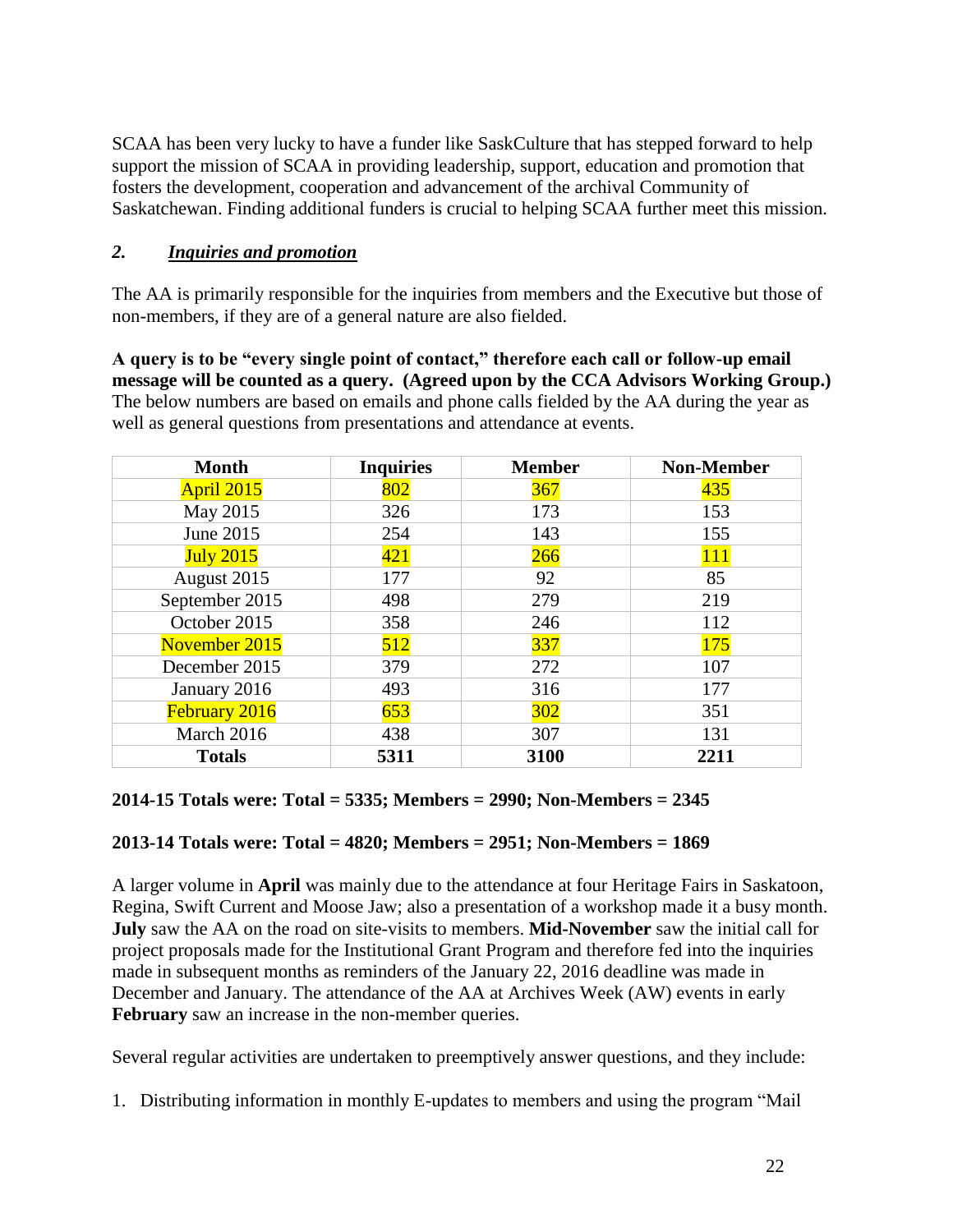Chimp" to give the E-update a more professional look.

- 2. Maintaining a "friends list" to update the general public on archival activities in their community, also using the program "Mail Chimp".
- 3. Using Facebook and other Social Media such as YouTube and Flickr in promoting archives and for SCAA projects.
	- 1. The General Facebook "Non-profit Page", has reached **364 "likes**" up from **274** at this time last year. So in conjunction with other tools, has brought archives to the attention of the public.

## *3. Professional Development*

The Advisor's activities also included attending and/or presenting exhibits or workshops with organizations in the archival field or allied fields such as the Friends of the Saskatchewan Archives (**FOSA**), the Museums Association of Saskatchewan (**MAS**), and the Saskatchewan Genealogical Society (**SGS**).

- 4. Presenting to the MAS members on the subject of digitization
- 5. Attending or arranging judges for the Archives Award at the four **Regional Heritage Fairs** in Saskatoon, Moose Jaw, Swift Current and Regina.
- 6. Attending the Provincial Heritage fair and with an additional \$250 support from SAB, the AA helps award a \$500 bursary for the Archives Award organized by **Heritage Saskatchewan**.
- 7. Attending and participating in the Association of Canadian Archivists' (**ACA**) Conference.
- 8. Working with the Special Interest Section on Aboriginal Archives (**SISAA**) Working Group on their recommendations to the ACA board regarding *TRC's Call to Action #70*.
- 9. Helping organize promotion and funding of Archives Week (**AW**) Events by selecting bookmarks and postcards, helping distribute grants and updating the Action Guide. Also doing media with CTV and CBC Radio.
- 10. Attending the Saskatchewan Urban Municipalities Association (**SUMA**) with allied organizations
- 11. Participating in the SCAA's Copyright workshop on January 13, 2016
- 12. Volunteering as Chair of the Annual Saskatoon Heritage Festival, held annually in conjunction with Archives Week.
- 13. Participating in the SCAA's Diversity workshop on March 23, 2016
- 14. Presenting a Basic Archives workshop to members of the North West Territories Archives Council in **Yellowknife NWT** in March.
- 15. Presenting two **"Basic Archives for Volunteers"** workshops in Saskatchewan. 2015-16 saw one on April 29 in Esterhazy and another at the Public Library of Saskatoon on October 5. **16** members and non-members attended the two free sessions.

Additionally the AA was able to attended several webinars not sponsored by the SCAA but offered by other organizations on subjects relevant to the archival field. These included:

 Webinar offering: BrightTALK of **"How to assist researchers in sharing their research data"** October 22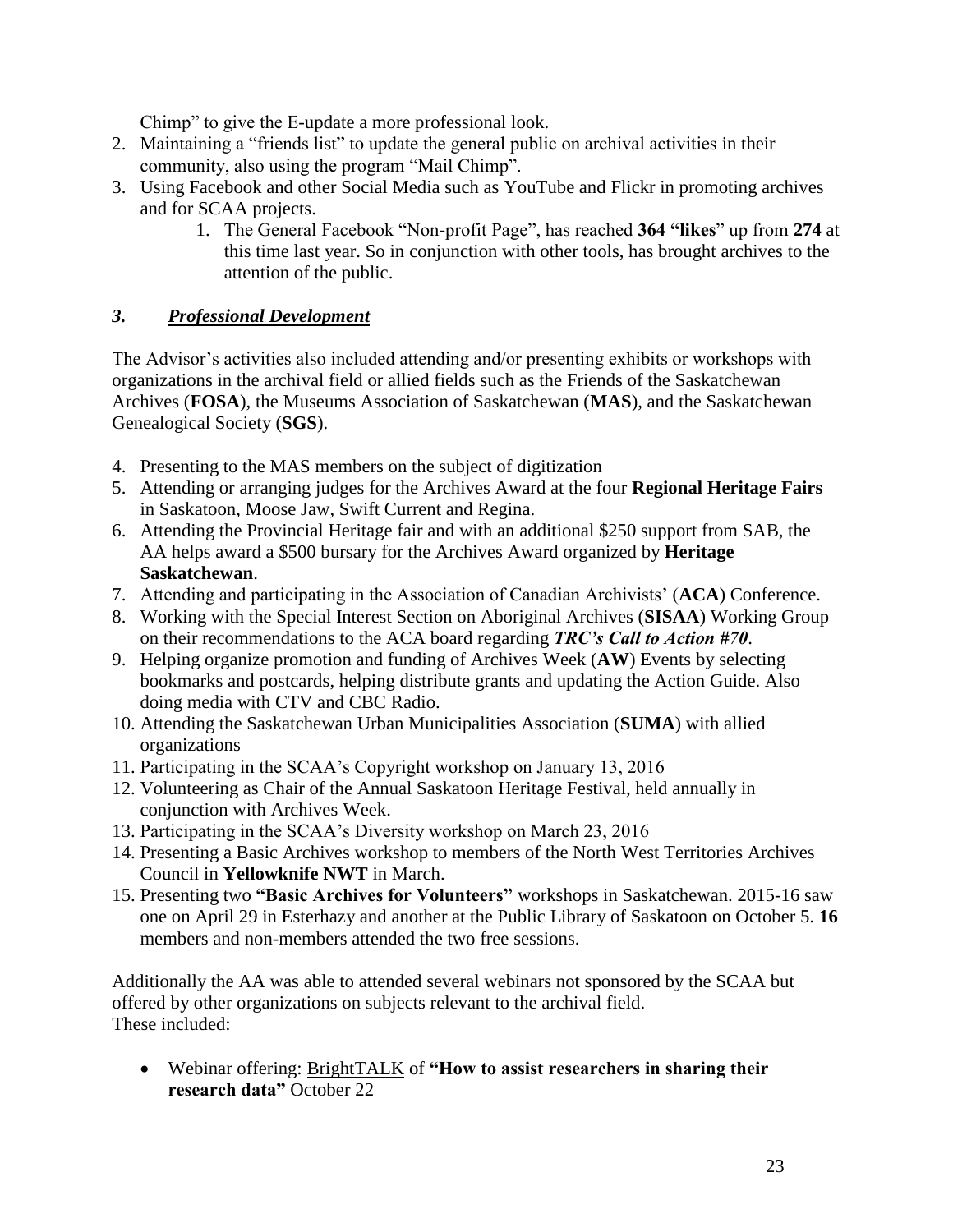Streamed Archives Roundtable: Archives Association of BC (AABC) **"The Future of RAD"** October 23

## *Saskatchewan Archival Information Network (SAIN) Development*

The use of the open-source software of AtoM (**A**ccess **to M**emory) with the provincial database (SAIN) is continuing to expand. This year saw the **Archives of Humboldt and District Museum & Gallery** begin adding new descriptions. **The Swift Current Museum Archives** has also gone under some preliminary training to begin entry. We are also seeing the addition of descriptions in relation to projects relating to Institutional Grant projects such as **Biggar Museum and Gallery Archives** as well as the **Saskatchewan Teachers' Federation Archives**. With a upgrade to the AtoM 2.0 platform it is exciting.

## *2016-17 Plans*

In this new-year your AA plans to continue to expand those relations already established and create new ones to benefit the SCAA and members.

- Site-visits to **Lloydminster Regional Archives**; the **North Battleford Historic Archives**; the **City of Yorkton Archives** and the **Archives of the Humboldt & District Museum & Gallery** have already been made.
- Plans are in the works to make site-visits to **Swift Current, Maple Creek** and **Shaunavon**
- Besides current members, potential members will be visited as identified.
- Free workshops are being scheduled, including a possible "grant writing" workshop
- Subjects and timing of additional SCAA workshops are also in the works

**Submitted on May 27, 2016 By Cameron Hart, SCAA Archives Advisor**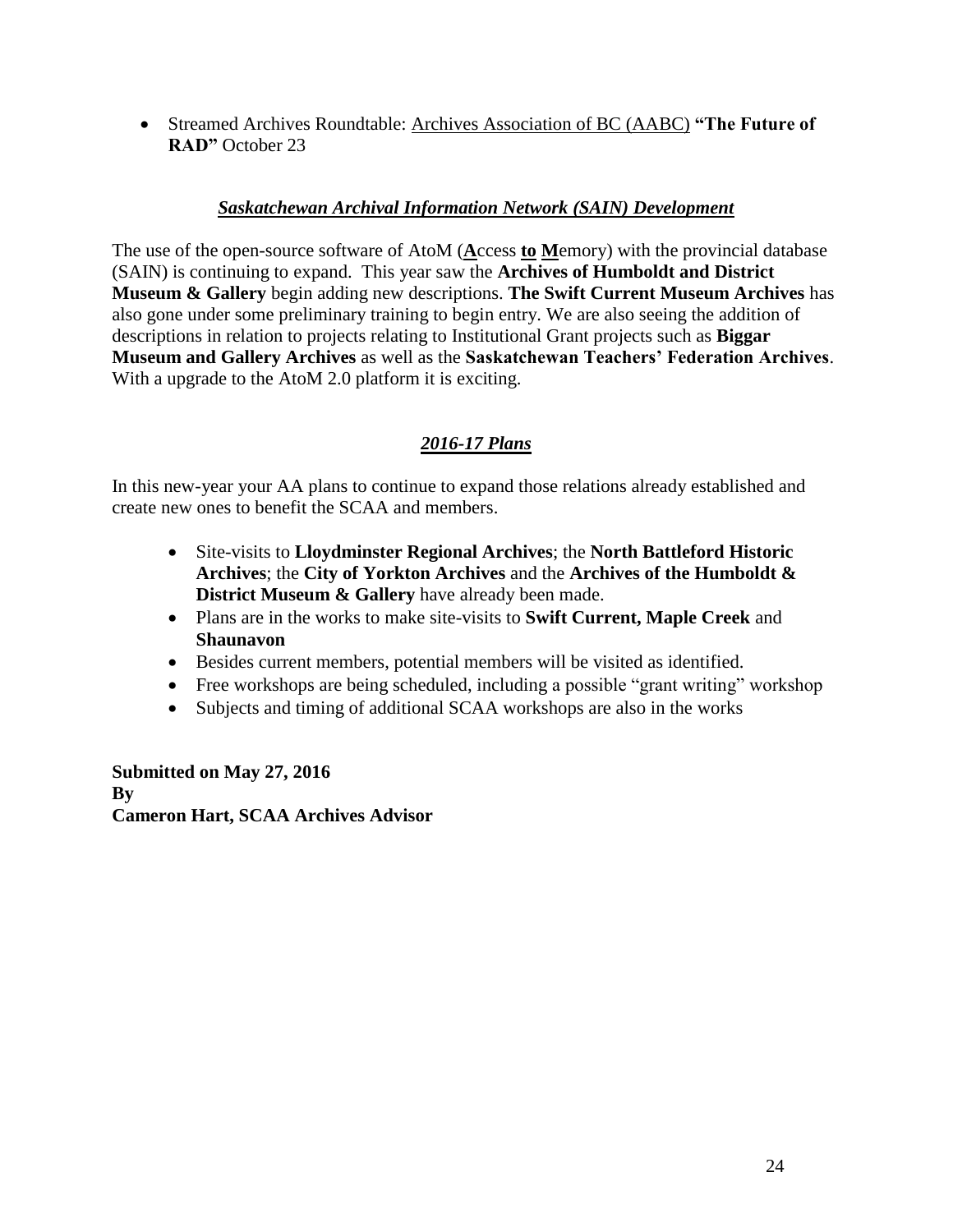# **Nominations Report 2015-16**

### **Committee Members:**

- Jeremy Mohr (Provincial Archives of Saskatchewan)
- Ken Dahl (City of Saskatoon Archives)

From the 2015-16 Executive, we need to fill the following positions:

President Secretary Institutional Member-at-Large Individual Member-at-Large Member-at-Large

It has been brought to the attention of the Nominations Committee that Ken Dahl, who has one year left on his vice-president term, will be resigning at the end of the year, creating another position to be filled.

With all this in mind then, the Committee set to work to try and fill the many empty spots on next year's Executive. With a bit of juggling, this is what we have come up with:

President – Jeremy Mohr (2 year term) Vice-President – Stevie Horn (completing  $2<sup>nd</sup>$  year of a 2 year term) Secretary – Joe LeClair (2 year term) Treasurer – Tim Hutchinson (completing  $2<sup>nd</sup>$  year of a 2 year term)

For the various Member-at-Large positions, we have Tammy Donahue-Buziak, who will be completing the second year of her two year term, and a new member of the executive Dorothea Funk who will be taking on an MAL role (in some capacity). We have space for two more MALs, to date we have not been able to fill these spots. We have, in the past, received "last minute" replies from members who upon further reflection felt that they might like to volunteer on the Executive. It is possible that someone will step up this year as well.

Respectfully submitted,

Jeremy Mohr Ken Dahl